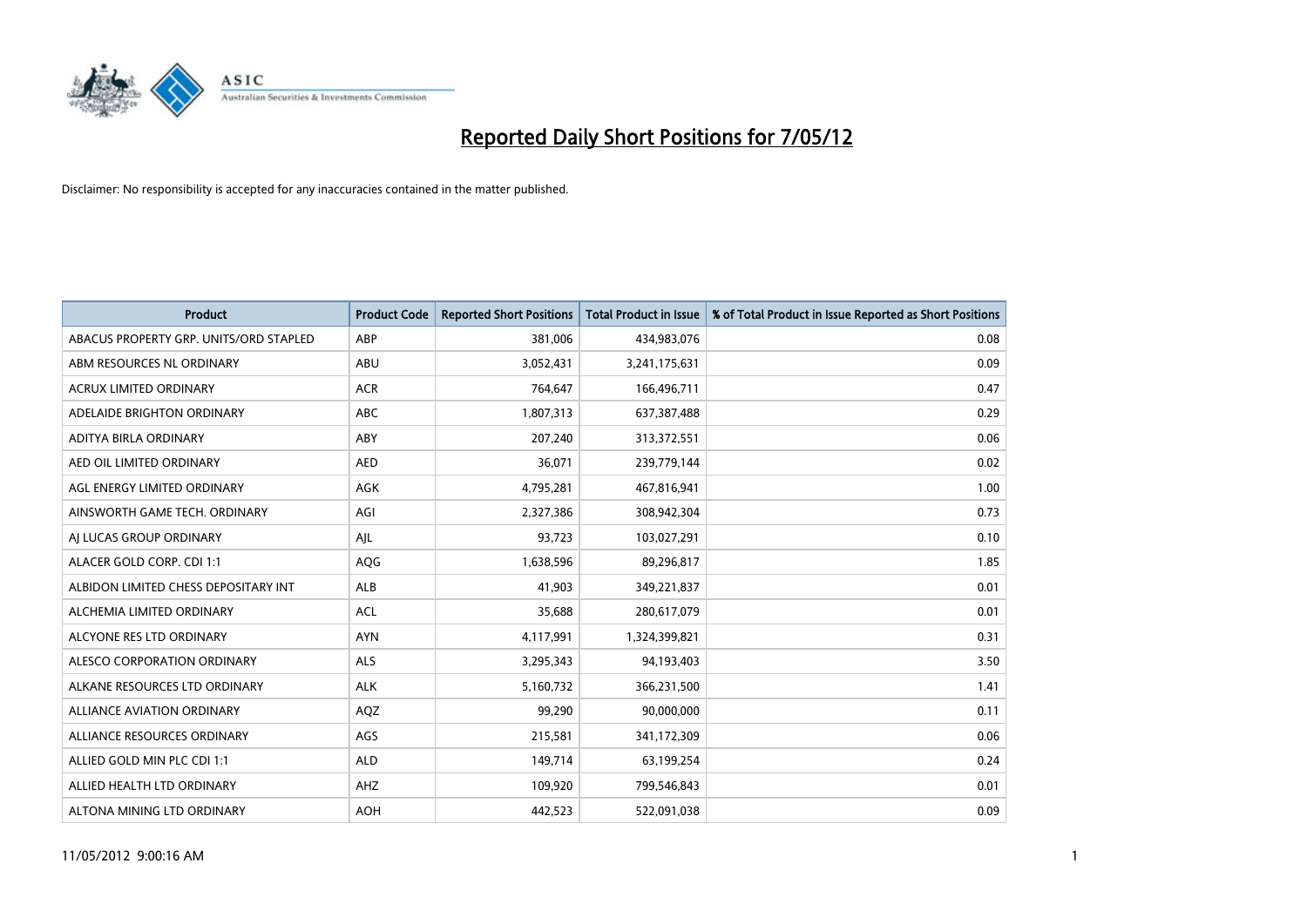

| <b>Product</b>                          | <b>Product Code</b> | <b>Reported Short Positions</b> | <b>Total Product in Issue</b> | % of Total Product in Issue Reported as Short Positions |
|-----------------------------------------|---------------------|---------------------------------|-------------------------------|---------------------------------------------------------|
| ALUMINA LIMITED ORDINARY                | <b>AWC</b>          | 77,180,651                      | 2,440,196,187                 | 3.14                                                    |
| AMALGAMATED HOLDINGS ORDINARY           | AHD                 | 5,101                           | 157,613,022                   | 0.00                                                    |
| AMCOM TELECOMM, ORDINARY                | AMM                 | 5,000                           | 241,491,904                   | 0.00                                                    |
| AMCOR LIMITED ORDINARY                  | AMC                 | 5,384,341                       | 1,206,684,923                 | 0.43                                                    |
| AMP LIMITED ORDINARY                    | AMP                 | 3,375,503                       | 2,894,931,180                 | 0.11                                                    |
| AMPELLA MINING ORDINARY                 | AMX                 | 2,886,980                       | 240,600,493                   | 1.19                                                    |
| ANSELL LIMITED ORDINARY                 | <b>ANN</b>          | 2,819,954                       | 130,656,668                   | 2.17                                                    |
| ANTARES ENERGY LTD ORDINARY             | <b>AZZ</b>          | 141,087                         | 260,000,000                   | 0.05                                                    |
| ANZ BANKING GRP LTD ORDINARY            | ANZ                 | 11,726,015                      | 2,679,519,517                 | 0.41                                                    |
| APA GROUP STAPLED SECURITIES            | <b>APA</b>          | 8,988,590                       | 644,485,583                   | 1.38                                                    |
| APN NEWS & MEDIA ORDINARY               | <b>APN</b>          | 27,551,844                      | 649,010,756                   | 4.25                                                    |
| AQUARIUS PLATINUM. ORDINARY             | AQP                 | 10,310,563                      | 470,312,578                   | 2.17                                                    |
| AQUILA RESOURCES ORDINARY               | <b>AQA</b>          | 5,413,846                       | 411,804,442                   | 1.31                                                    |
| ARAFURA RESOURCE LTD ORDINARY           | <b>ARU</b>          | 9,790,163                       | 396,004,144                   | 2.45                                                    |
| ARB CORPORATION ORDINARY                | ARP                 | 37,225                          | 72,481,302                    | 0.06                                                    |
| ARDENT LEISURE GROUP STAPLED SECURITIES | <b>AAD</b>          | 200,335                         | 334,209,401                   | 0.07                                                    |
| ARISTOCRAT LEISURE ORDINARY             | <b>ALL</b>          | 17,673,134                      | 550,502,889                   | 3.23                                                    |
| ASCIANO LIMITED ORDINARY                | <b>AIO</b>          | 5,903,009                       | 975,385,664                   | 0.60                                                    |
| ASG GROUP LIMITED ORDINARY              | ASZ                 | 108,313                         | 172,142,079                   | 0.06                                                    |
| ASPEN GROUP ORD/UNITS STAPLED           | APZ                 | 128,904                         | 596,206,393                   | 0.02                                                    |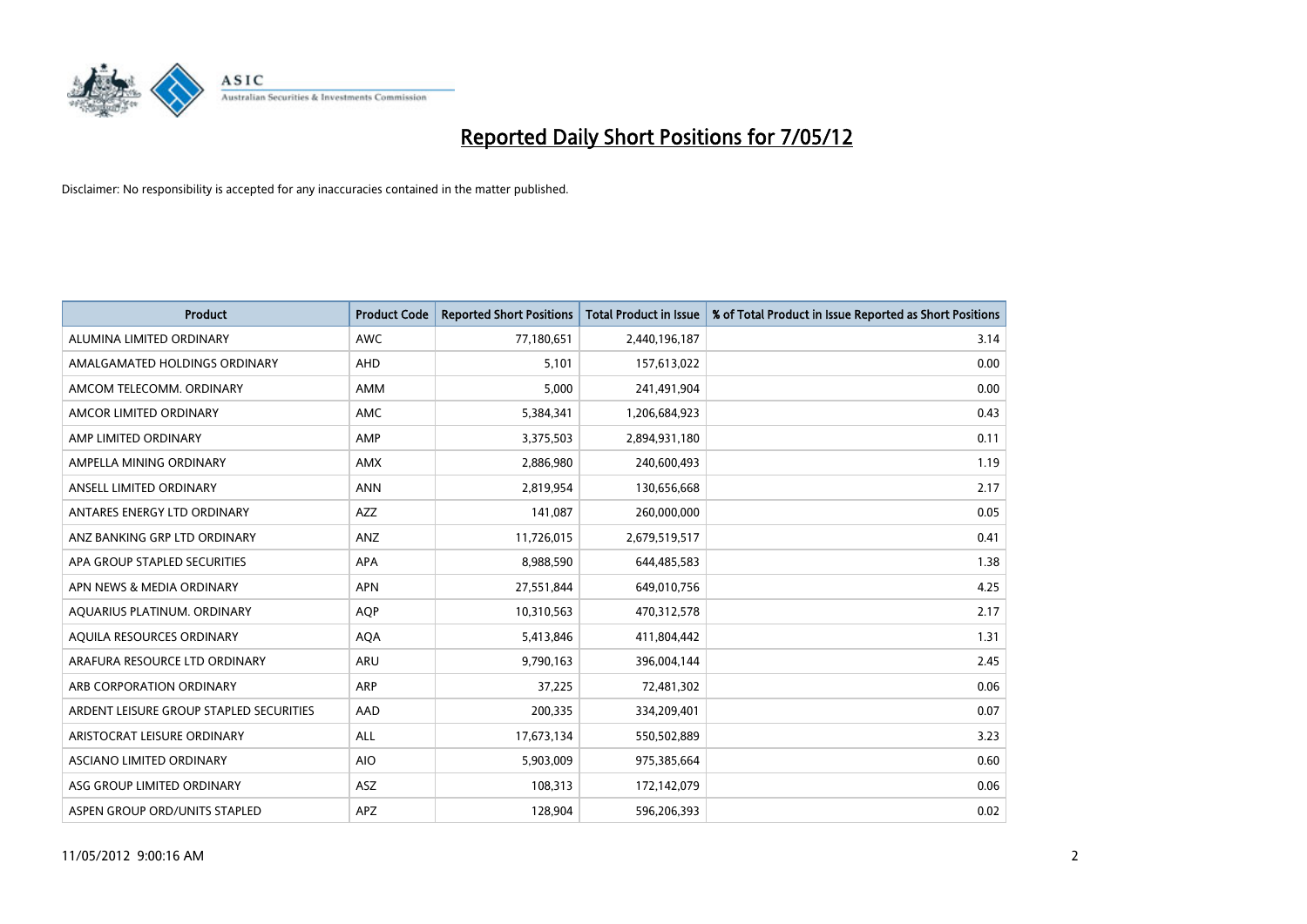

| <b>Product</b>                          | <b>Product Code</b> | <b>Reported Short Positions</b> | <b>Total Product in Issue</b> | % of Total Product in Issue Reported as Short Positions |
|-----------------------------------------|---------------------|---------------------------------|-------------------------------|---------------------------------------------------------|
| ASPIRE MINING LTD ORDINARY              | <b>AKM</b>          | 386,087                         | 620,594,556                   | 0.06                                                    |
| ASTRO JAP PROP GROUP STAPLED SECURITIES | AJA                 | 25,861                          | 58,445,002                    | 0.04                                                    |
| ASX LIMITED ORDINARY                    | <b>ASX</b>          | 3,198,166                       | 175,136,729                   | 1.82                                                    |
| ATLAS IRON LIMITED ORDINARY             | AGO                 | 7,990,266                       | 904,180,993                   | 0.88                                                    |
| AUCKLAND INTERNATION ORDINARY           | AIA                 | 50,000                          | 1,327,230,189                 | 0.00                                                    |
| <b>AURORA OIL &amp; GAS ORDINARY</b>    | <b>AUT</b>          | 5,787,873                       | 411,655,343                   | 1.43                                                    |
| AUSDRILL LIMITED ORDINARY               | ASL                 | 949,936                         | 304,330,623                   | 0.31                                                    |
| AUSENCO LIMITED ORDINARY                | AAX                 | 755,636                         | 123,872,665                   | 0.60                                                    |
| AUSGOLD LIMITED ORDINARY                | <b>AUC</b>          | 50.000                          | 125,223,571                   | 0.04                                                    |
| <b>AUSTAL LIMITED ORDINARY</b>          | ASB                 | 276,227                         | 188,193,007                   | 0.14                                                    |
| AUSTIN ENGINEERING ORDINARY             | ANG                 | 23,631                          | 72,314,403                    | 0.02                                                    |
| AUSTRALAND PROPERTY STAPLED SECURITY    | <b>ALZ</b>          | 448,224                         | 576,846,597                   | 0.07                                                    |
| AUSTRALIAN AGRICULT. ORDINARY           | AAC                 | 615,731                         | 312,905,085                   | 0.18                                                    |
| AUSTRALIAN INFRASTR. UNITS/ORDINARY     | <b>AIX</b>          | 11,397,110                      | 620,733,944                   | 1.85                                                    |
| AUSTRALIAN PHARM, ORDINARY              | API                 | 204,302                         | 488,115,883                   | 0.05                                                    |
| AUTOMOTIVE HOLDINGS ORDINARY            | AHE                 | 15,347                          | 260,579,682                   | 0.00                                                    |
| AVIENNINGS LIMITED ORDINARY             | <b>AVJ</b>          | 225,001                         | 274,588,694                   | 0.08                                                    |
| AWE LIMITED ORDINARY                    | <b>AWE</b>          | 3,594,577                       | 521,871,941                   | 0.69                                                    |
| AZIMUTH RES LTD ORDINARY                | <b>AZH</b>          | 671,020                         | 401,368,304                   | 0.16                                                    |
| AZUMAH RESOURCES ORDINARY               | <b>AZM</b>          | 2,366,474                       | 333,614,096                   | 0.70                                                    |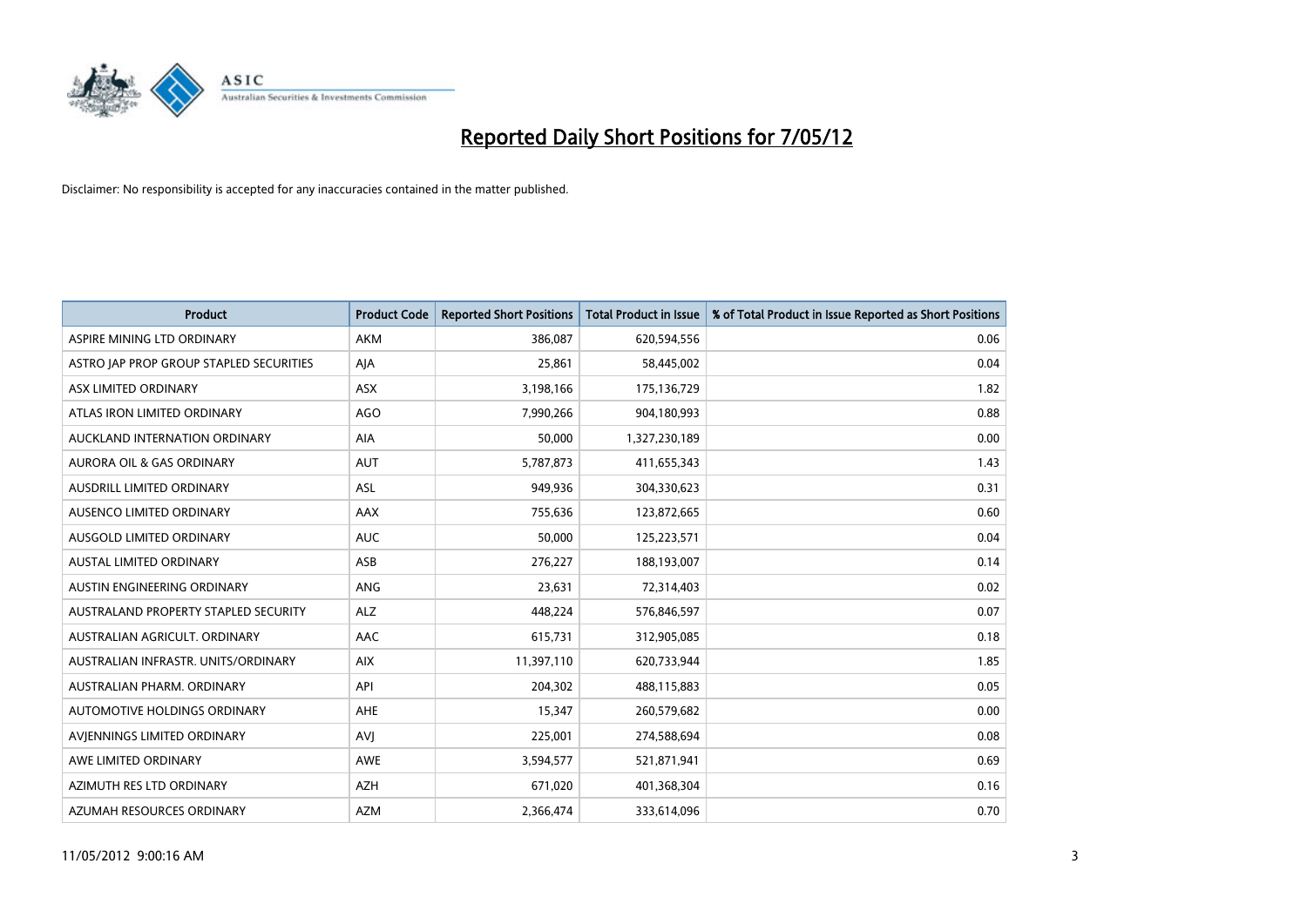

| <b>Product</b>                       | <b>Product Code</b> | <b>Reported Short Positions</b> | <b>Total Product in Issue</b> | % of Total Product in Issue Reported as Short Positions |
|--------------------------------------|---------------------|---------------------------------|-------------------------------|---------------------------------------------------------|
| <b>BANDANNA ENERGY ORDINARY</b>      | <b>BND</b>          | 3,569,413                       | 528,481,199                   | 0.66                                                    |
| BANK OF QUEENSLAND. ORDINARY         | <b>BOQ</b>          | 8,046,543                       | 304,034,664                   | 2.66                                                    |
| <b>BANNERMAN RESOURCES ORDINARY</b>  | <b>BMN</b>          | 10,000                          | 299,538,975                   | 0.00                                                    |
| <b>BASE RES LIMITED ORDINARY</b>     | <b>BSE</b>          | 754,626                         | 460,440,029                   | 0.17                                                    |
| <b>BASSARI RESOURCES ORDINARY</b>    | <b>BSR</b>          | 5,653,333                       | 572,648,689                   | 0.99                                                    |
| <b>BATHURST RESOURCES ORDINARY</b>   | <b>BTU</b>          | 29,749,809                      | 695,747,997                   | 4.28                                                    |
| <b>BC IRON LIMITED ORDINARY</b>      | <b>BCI</b>          | 1.200                           | 103,861,000                   | 0.00                                                    |
| BEACH ENERGY LIMITED ORDINARY        | <b>BPT</b>          | 33,709,372                      | 1,255,464,157                 | 2.69                                                    |
| BEADELL RESOURCE LTD ORDINARY        | <b>BDR</b>          | 8,414,480                       | 716,004,752                   | 1.18                                                    |
| BENDIGO AND ADELAIDE ORDINARY        | <b>BEN</b>          | 4,113,128                       | 396,604,957                   | 1.03                                                    |
| BERKELEY RESOURCES ORDINARY          | <b>BKY</b>          | 1,881,503                       | 179,298,273                   | 1.06                                                    |
| BETASHARES ASX RES ETF UNITS         | <b>ORE</b>          | 78,350                          | 4,220,217                     | 1.86                                                    |
| <b>BHP BILLITON LIMITED ORDINARY</b> | <b>BHP</b>          | 17,893,464                      | 3,211,691,105                 | 0.51                                                    |
| <b>BILLABONG ORDINARY</b>            | <b>BBG</b>          | 23,024,233                      | 257,888,239                   | 8.92                                                    |
| <b>BIOTA HOLDINGS ORDINARY</b>       | <b>BTA</b>          | 570,454                         | 182,017,516                   | 0.32                                                    |
| <b>BLACKMORES LIMITED ORDINARY</b>   | <b>BKL</b>          | 100                             | 16,779,761                    | 0.00                                                    |
| <b>BLUESCOPE STEEL LTD ORDINARY</b>  | <b>BSL</b>          | 39,367,733                      | 3,349,185,247                 | 1.17                                                    |
| BOART LONGYEAR ORDINARY              | <b>BLY</b>          | 9,864,184                       | 461,163,412                   | 2.14                                                    |
| <b>BOOM LOGISTICS ORDINARY</b>       | <b>BOL</b>          | 121,398                         | 468,663,585                   | 0.03                                                    |
| BORAL LIMITED, ORDINARY              | <b>BLD</b>          | 37,731,778                      | 758,572,140                   | 4.96                                                    |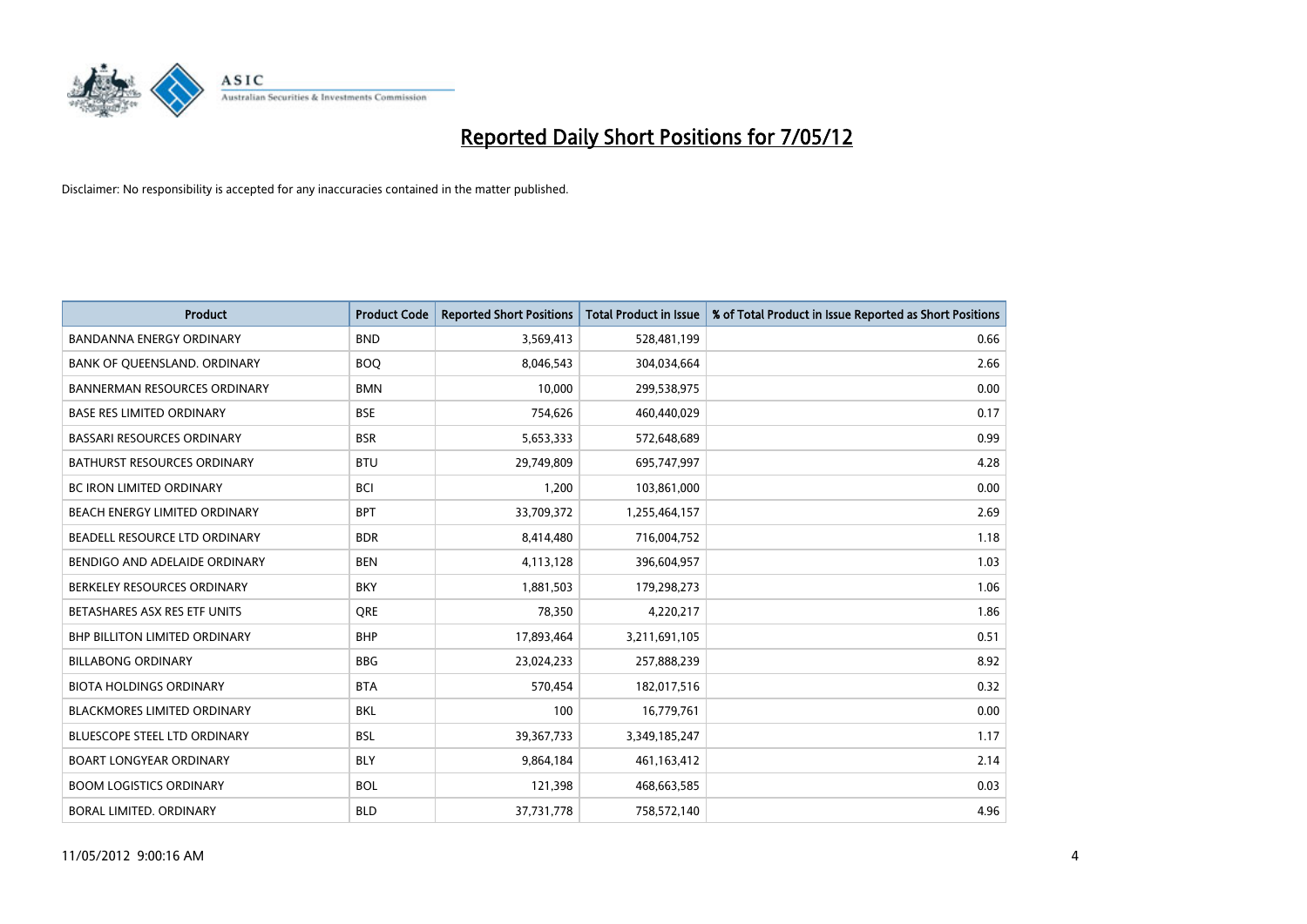

| <b>Product</b>                          | <b>Product Code</b> | <b>Reported Short Positions</b> | <b>Total Product in Issue</b> | % of Total Product in Issue Reported as Short Positions |
|-----------------------------------------|---------------------|---------------------------------|-------------------------------|---------------------------------------------------------|
| <b>BRADKEN LIMITED ORDINARY</b>         | <b>BKN</b>          | 7,615,814                       | 168,629,376                   | 4.51                                                    |
| <b>BRAMBLES LIMITED ORDINARY</b>        | <b>BXB</b>          | 10,086,711                      | 1,480,960,359                 | 0.66                                                    |
| <b>BREVILLE GROUP LTD ORDINARY</b>      | <b>BRG</b>          | 35,100                          | 130,095,322                   | 0.03                                                    |
| <b>BRICKWORKS LIMITED ORDINARY</b>      | <b>BKW</b>          | 24,799                          | 147,567,333                   | 0.02                                                    |
| <b>BROCKMAN RESOURCES ORDINARY</b>      | <b>BRM</b>          | 2,993                           | 145,053,151                   | 0.00                                                    |
| <b>BURU ENERGY ORDINARY</b>             | <b>BRU</b>          | 10,105,257                      | 234,219,477                   | 4.31                                                    |
| <b>BWP TRUST ORDINARY UNITS</b>         | <b>BWP</b>          | 368,282                         | 525,255,093                   | 0.05                                                    |
| <b>CABCHARGE AUSTRALIA ORDINARY</b>     | CAB                 | 546,833                         | 120,437,014                   | 0.47                                                    |
| CALTEX AUSTRALIA ORDINARY               | <b>CTX</b>          | 7,756,561                       | 270,000,000                   | 2.84                                                    |
| <b>CAMPBELL BROTHERS ORDINARY</b>       | <b>CPB</b>          | 1,412,510                       | 67,503,411                    | 2.12                                                    |
| CAPE LAMBERT RES LTD ORDINARY           | <b>CFE</b>          | 247,040                         | 689,108,792                   | 0.03                                                    |
| CARABELLA RES LTD ORDINARY              | <b>CLR</b>          | 102,923                         | 133,642,797                   | 0.08                                                    |
| <b>CARBON ENERGY ORDINARY</b>           | <b>CNX</b>          | 77,039                          | 772,586,709                   | 0.01                                                    |
| <b>CARDNO LIMITED ORDINARY</b>          | CDD                 | 69,845                          | 138,094,885                   | 0.04                                                    |
| CARNARVON PETROLEUM ORDINARY            | <b>CVN</b>          | 222,258                         | 694,644,634                   | 0.04                                                    |
| CARSALES.COM LTD ORDINARY               | <b>CRZ</b>          | 21,104,599                      | 233,684,223                   | 9.03                                                    |
| CASH CONVERTERS ORDINARY                | CCV                 | 41,599                          | 379,761,025                   | 0.01                                                    |
| CENTRO RETAIL AUST ORD/UNIT STAPLED SEC | <b>CRF</b>          | 4,996,533                       | 1,340,723,189                 | 0.38                                                    |
| CERAMIC FUEL CELLS ORDINARY             | <b>CFU</b>          | 155,816                         | 1,366,298,863                 | 0.01                                                    |
| CFS RETAIL PROPERTY UNITS               | <b>CFX</b>          | 60,102,479                      | 2,839,591,911                 | 2.14                                                    |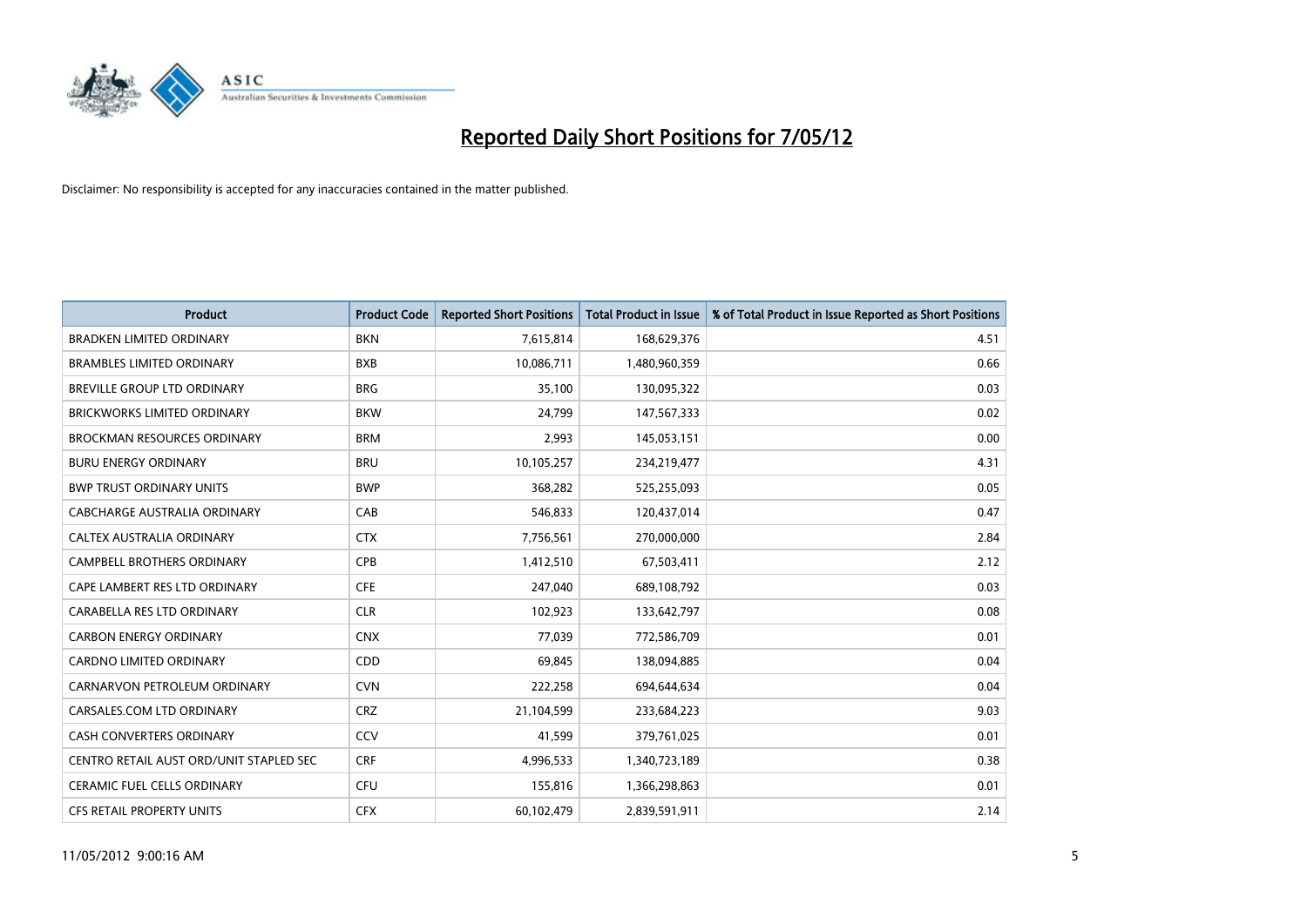

| <b>Product</b>                           | <b>Product Code</b> | <b>Reported Short Positions</b> | <b>Total Product in Issue</b> | % of Total Product in Issue Reported as Short Positions |
|------------------------------------------|---------------------|---------------------------------|-------------------------------|---------------------------------------------------------|
| <b>CGA MINING LIMITED ORDINARY</b>       | CGX                 | 201,300                         | 337,725,726                   | 0.06                                                    |
| CHALLENGER DIV.PRO. STAPLED UNITS        | <b>CDI</b>          | 139,942                         | 872,296,035                   | 0.01                                                    |
| <b>CHALLENGER INFRAST, STAPLED UNITS</b> | <b>CIF</b>          | 172,598                         | 316,223,785                   | 0.06                                                    |
| <b>CHALLENGER LIMITED ORDINARY</b>       | <b>CGF</b>          | 4,463,220                       | 546,855,644                   | 0.82                                                    |
| CHARTER HALL GROUP STAPLED US PROHIBIT.  | <b>CHC</b>          | 150,544                         | 308,653,497                   | 0.05                                                    |
| <b>CHARTER HALL RETAIL UNITS</b>         | CQR                 | 703,975                         | 299,628,571                   | 0.23                                                    |
| <b>CHORUS LIMITED ORDINARY</b>           | <b>CNU</b>          | 936,034                         | 385,082,123                   | 0.25                                                    |
| CITIGOLD CORP LTD ORDINARY               | <b>CTO</b>          | 1,355,317                       | 1,105,078,301                 | 0.12                                                    |
| <b>CLOUGH LIMITED ORDINARY</b>           | <b>CLO</b>          | 59,168                          | 773,313,572                   | 0.00                                                    |
| <b>CNPR GRP UNITS/ORD STAPLED</b>        | <b>CNP</b>          | 2,537                           | 972,414,514                   | 0.00                                                    |
| COAL OF AFRICA LTD ORDINARY              | <b>CZA</b>          | 1,779,801                       | 662,484,573                   | 0.27                                                    |
| <b>COALSPUR MINES LTD ORDINARY</b>       | <b>CPL</b>          | 9,833,160                       | 620,729,899                   | 1.60                                                    |
| COBAR CONSOLIDATED ORDINARY              | CCU                 | 264,539                         | 209,601,187                   | 0.12                                                    |
| COCA-COLA AMATIL ORDINARY                | <b>CCL</b>          | 10,151,586                      | 761,319,007                   | 1.33                                                    |
| <b>COCHLEAR LIMITED ORDINARY</b>         | COH                 | 6,248,942                       | 56,929,432                    | 10.97                                                   |
| <b>COCKATOO COAL ORDINARY</b>            | <b>COK</b>          | 11,323,531                      | 1,016,746,908                 | 1.11                                                    |
| <b>COKAL LTD ORDINARY</b>                | <b>CKA</b>          | 95,452                          | 411,046,892                   | 0.02                                                    |
| <b>COLLINS FOODS LTD ORDINARY</b>        | <b>CKF</b>          | 23,670                          | 93,000,003                    | 0.03                                                    |
| COMMONWEALTH BANK, ORDINARY              | <b>CBA</b>          | 29,623,785                      | 1,592,154,780                 | 1.84                                                    |
| <b>COMMONWEALTH PROP ORDINARY UNITS</b>  | <b>CPA</b>          | 31,126,151                      | 2,389,601,065                 | 1.30                                                    |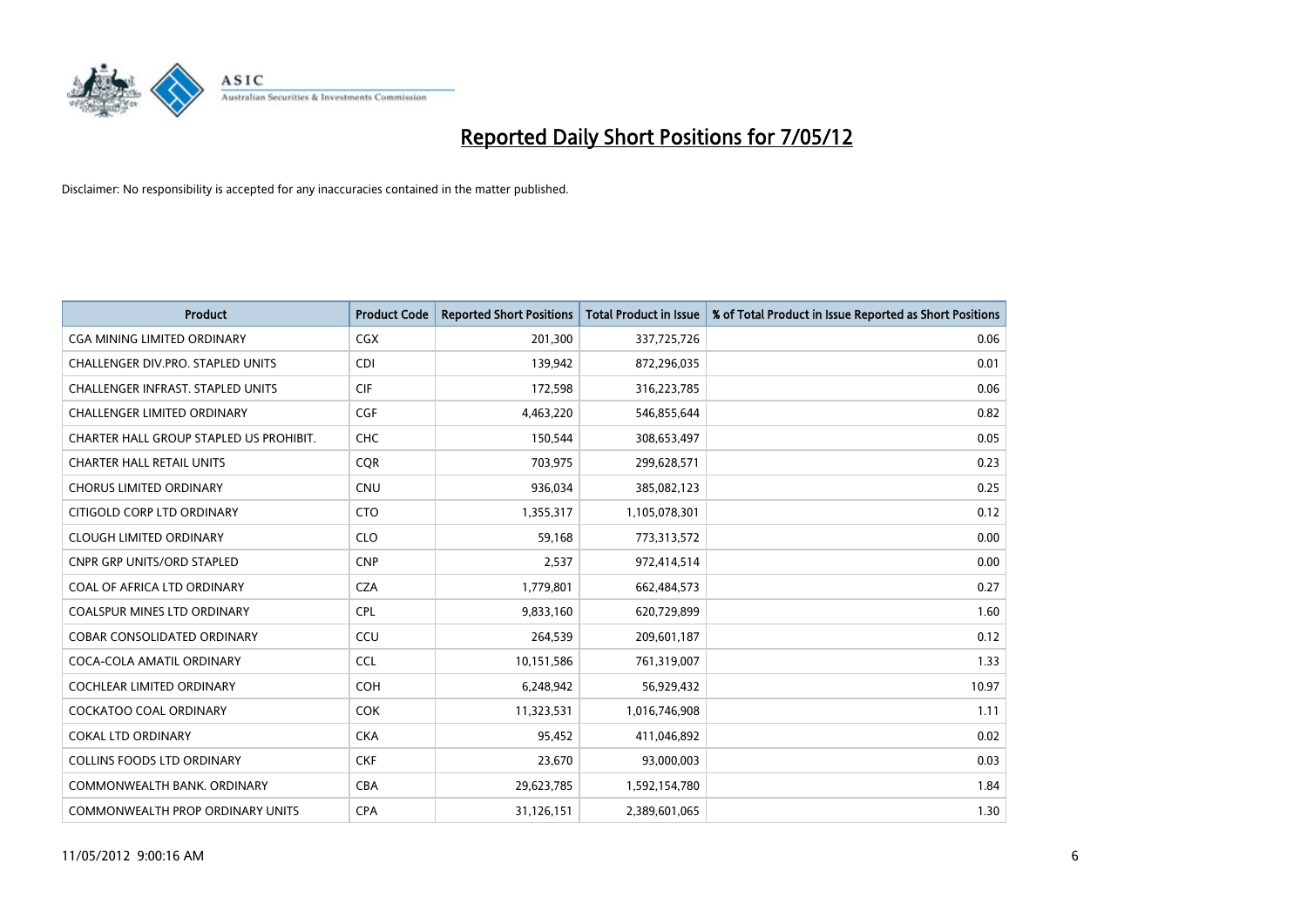

| <b>Product</b>                          | <b>Product Code</b> | <b>Reported Short Positions</b> | <b>Total Product in Issue</b> | % of Total Product in Issue Reported as Short Positions |
|-----------------------------------------|---------------------|---------------------------------|-------------------------------|---------------------------------------------------------|
| <b>COMPASS RESOURCES ORDINARY</b>       | <b>CMR</b>          | 7,472                           | 1,403,744,100                 | 0.00                                                    |
| COMPUTERSHARE LTD ORDINARY              | <b>CPU</b>          | 6,278,889                       | 555,664,059                   | 1.13                                                    |
| CONSOLIDATED MEDIA. ORDINARY            | <b>CMI</b>          | 1,573,190                       | 561,834,996                   | 0.27                                                    |
| CONTINENTAL COAL LTD ORDINARY           | <b>CCC</b>          | 629,221                         | 421,018,421                   | 0.15                                                    |
| <b>COOPER ENERGY LTD ORDINARY</b>       | <b>COE</b>          | 296,505                         | 292,791,528                   | 0.10                                                    |
| <b>CREDIT CORP GROUP ORDINARY</b>       | CCP                 | 4,756                           | 45,571,114                    | 0.01                                                    |
| <b>CROMWELL PROP STAPLED SECURITIES</b> | <b>CMW</b>          | 17,863                          | 1,168,086,516                 | 0.00                                                    |
| <b>CROWN LIMITED ORDINARY</b>           | <b>CWN</b>          | 4,141,893                       | 728,394,185                   | 0.57                                                    |
| <b>CSG LIMITED ORDINARY</b>             | CSV                 | 621,329                         | 282,567,499                   | 0.20                                                    |
| <b>CSL LIMITED ORDINARY</b>             | <b>CSL</b>          | 6,829,002                       | 512,208,520                   | 1.32                                                    |
| <b>CSR LIMITED ORDINARY</b>             | <b>CSR</b>          | 32,068,896                      | 506,000,315                   | 6.32                                                    |
| <b>CUDECO LIMITED ORDINARY</b>          | <b>CDU</b>          | 2,081,663                       | 190,059,476                   | 1.10                                                    |
| <b>CUE ENERGY RESOURCE ORDINARY</b>     | <b>CUE</b>          | 3,092,716                       | 698,119,720                   | 0.44                                                    |
| <b>CUSTOMERS LIMITED ORDINARY</b>       | <b>CUS</b>          | 18,230                          | 134,869,357                   | 0.01                                                    |
| DART ENERGY LTD ORDINARY                | <b>DTE</b>          | 17,852,476                      | 736,141,536                   | 2.42                                                    |
| DAVID JONES LIMITED ORDINARY            | <b>DJS</b>          | 56,643,191                      | 524,940,325                   | 10.78                                                   |
| DECMIL GROUP LIMITED ORDINARY           | <b>DCG</b>          | 477,221                         | 166,492,757                   | 0.29                                                    |
| DEEP YELLOW LIMITED ORDINARY            | <b>DYL</b>          | 375                             | 1,128,736,403                 | 0.00                                                    |
| DEXUS PROPERTY GROUP STAPLED UNITS      | <b>DXS</b>          | 15,511,516                      | 4,839,024,176                 | 0.31                                                    |
| DISCOVERY METALS LTD ORDINARY           | <b>DML</b>          | 7,614,675                       | 442,128,231                   | 1.76                                                    |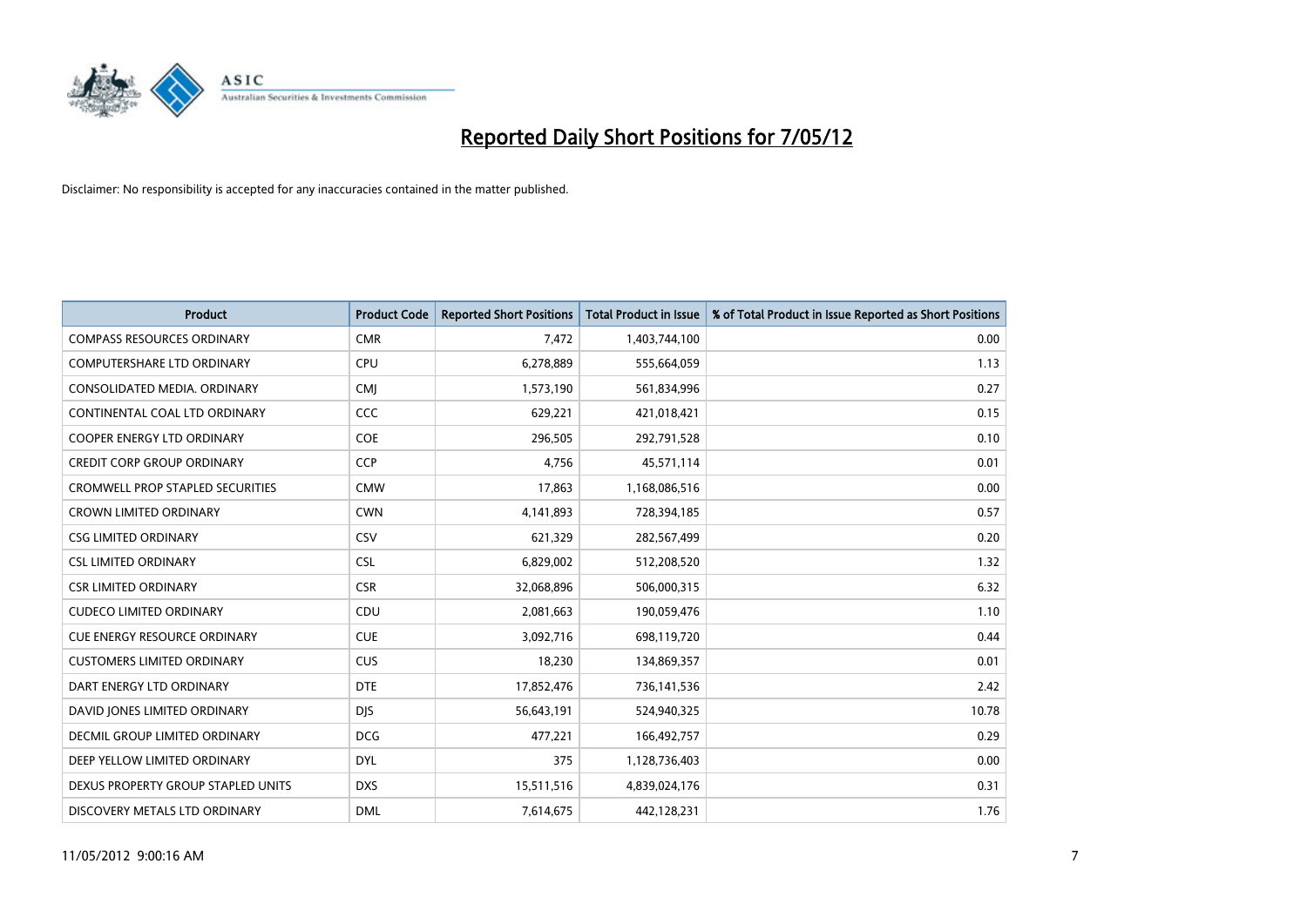

| <b>Product</b>                       | <b>Product Code</b> | <b>Reported Short Positions</b> | <b>Total Product in Issue</b> | % of Total Product in Issue Reported as Short Positions |
|--------------------------------------|---------------------|---------------------------------|-------------------------------|---------------------------------------------------------|
| DOMINO PIZZA ENTERPR ORDINARY        | <b>DMP</b>          | 529,809                         | 69,899,674                    | 0.76                                                    |
| DORAY MINERALS LTD ORDINARY          | <b>DRM</b>          | 6,578                           | 80,530,513                    | 0.01                                                    |
| DOWNER EDI LIMITED ORDINARY          | <b>DOW</b>          | 7,177,840                       | 429,100,296                   | 1.68                                                    |
| DRILLSEARCH ENERGY ORDINARY          | <b>DLS</b>          | 4,458,026                       | 337,449,196                   | 1.31                                                    |
| DUET GROUP STAPLED US PROHIBIT.      | <b>DUE</b>          | 13,454,234                      | 1,109,831,386                 | 1.22                                                    |
| DULUXGROUP LIMITED ORDINARY          | <b>DLX</b>          | 9,383,802                       | 367,456,259                   | 2.55                                                    |
| <b>DWS LTD ORDINARY</b>              | <b>DWS</b>          | 1,178                           | 132,362,763                   | 0.00                                                    |
| ECHO ENTERTAINMENT ORDINARY          | <b>EGP</b>          | 59,102,561                      | 688,019,737                   | 8.59                                                    |
| <b>ELDERS LIMITED ORDINARY</b>       | <b>ELD</b>          | 19,980,632                      | 448,598,480                   | 4.45                                                    |
| ELDORADO GOLD CORP CDI 1:1           | EAU                 | 40,442                          | 7,235,235                     | 0.56                                                    |
| ELEMENTAL MINERALS ORDINARY          | <b>ELM</b>          | 383,288                         | 243,614,280                   | 0.15                                                    |
| ELEMENTOS LIMITED ORDINARY           | <b>ELT</b>          | 16                              | 82,383,526                    | 0.00                                                    |
| <b>EMECO HOLDINGS ORDINARY</b>       | <b>EHL</b>          | 2,621,494                       | 631,237,586                   | 0.42                                                    |
| <b>ENDEAVOUR MIN CORP CDI 1:1</b>    | <b>EVR</b>          | 81,056                          | 117,139,706                   | 0.06                                                    |
| <b>ENERGY RESOURCES ORDINARY 'A'</b> | <b>ERA</b>          | 7,066,472                       | 517,725,062                   | 1.34                                                    |
| <b>ENERGY WORLD CORPOR. ORDINARY</b> | <b>EWC</b>          | 23,301,951                      | 1,734,166,672                 | 1.35                                                    |
| ENVESTRA LIMITED ORDINARY            | <b>ENV</b>          | 8,011,936                       | 1,572,392,111                 | 0.48                                                    |
| EQUATORIAL RES LTD ORDINARY          | EQX                 | 95,548                          | 117,235,353                   | 0.08                                                    |
| <b>EUROZ LIMITED ORDINARY</b>        | EZL                 | 69,920                          | 143,633,668                   | 0.05                                                    |
| EVOLUTION MINING LTD ORDINARY        | <b>EVN</b>          | 2,818,112                       | 707,105,713                   | 0.40                                                    |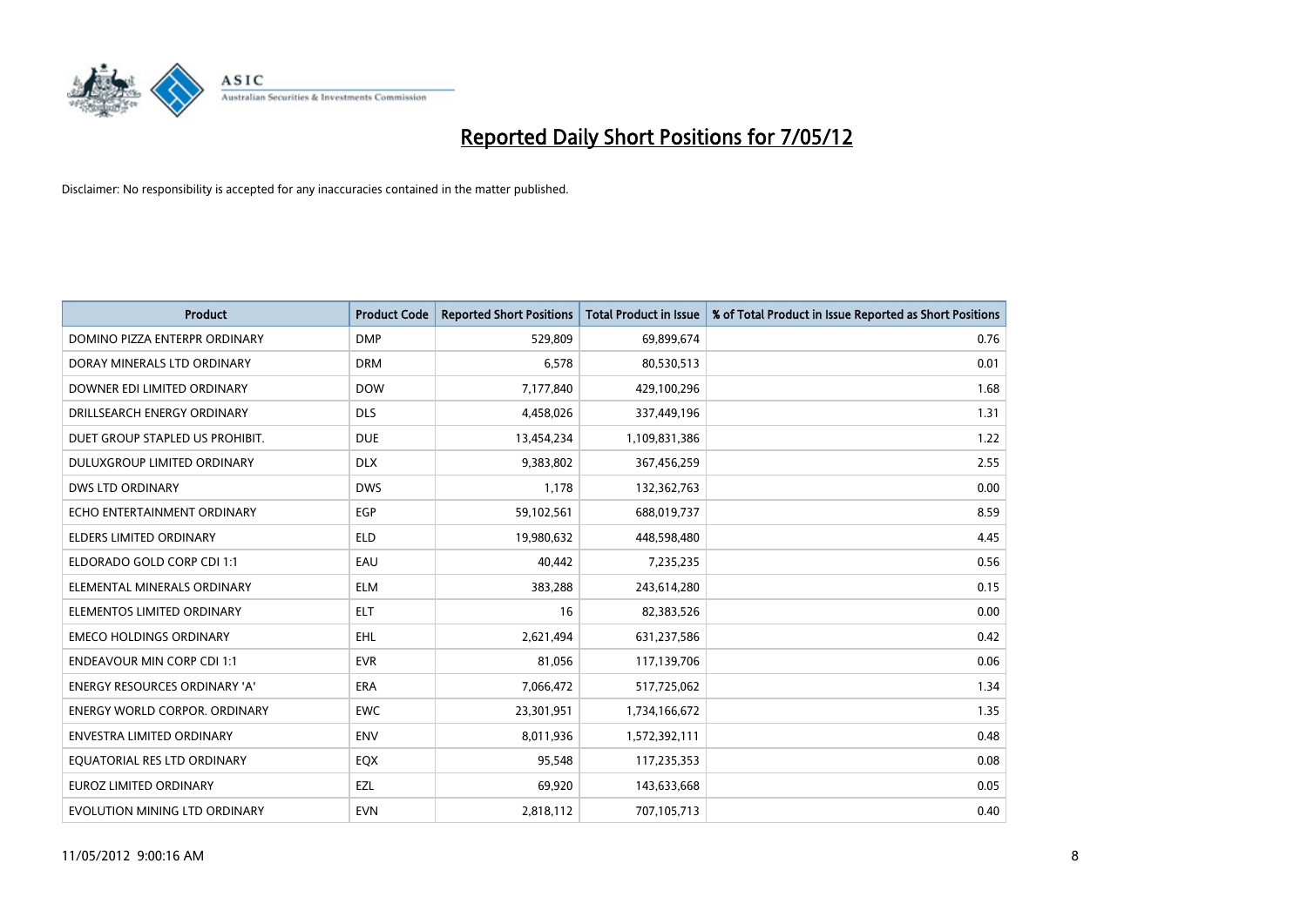

| <b>Product</b>                        | <b>Product Code</b> | <b>Reported Short Positions</b> | <b>Total Product in Issue</b> | % of Total Product in Issue Reported as Short Positions |
|---------------------------------------|---------------------|---------------------------------|-------------------------------|---------------------------------------------------------|
| <b>EXCO RESOURCES LTD ORDINARY</b>    | <b>EXS</b>          | 50,060                          | 356,044,187                   | 0.01                                                    |
| FAIRFAX MEDIA LTD ORDINARY            | <b>FXI</b>          | 267,584,359                     | 2,351,955,725                 | 11.38                                                   |
| <b>FANTASTIC HOLDINGS ORDINARY</b>    | <b>FAN</b>          | 94,415                          | 102,739,538                   | 0.09                                                    |
| <b>FAR LTD ORDINARY</b>               | <b>FAR</b>          | 28,000,000                      | 2,499,846,742                 | 1.12                                                    |
| FISHER & PAYKEL H. ORDINARY           | <b>FPH</b>          | 7,000                           | 530,053,399                   | 0.00                                                    |
| FKP PROPERTY GROUP STAPLED SECURITIES | <b>FKP</b>          | 31,267,120                      | 1,211,033,858                 | 2.58                                                    |
| FLEETWOOD CORP ORDINARY               | <b>FWD</b>          | 127,595                         | 59,170,665                    | 0.22                                                    |
| FLETCHER BUILDING ORDINARY            | <b>FBU</b>          | 10,233,241                      | 682,866,936                   | 1.50                                                    |
| FLEXIGROUP LIMITED ORDINARY           | <b>FXL</b>          | 32,434                          | 279,911,147                   | 0.00                                                    |
| <b>FLIGHT CENTRE ORDINARY</b>         | <b>FLT</b>          | 10,082,987                      | 100,031,742                   | 10.06                                                   |
| FLINDERS MINES LTD ORDINARY           | <b>FMS</b>          | 120,503                         | 1,821,300,404                 | 0.01                                                    |
| <b>FOCUS MINERALS LTD ORDINARY</b>    | <b>FML</b>          | 569,558                         | 4,320,773,701                 | 0.01                                                    |
| FORGE GROUP LIMITED ORDINARY          | FGE                 | 351,497                         | 83,469,014                    | 0.42                                                    |
| FORTESCUE METALS GRP ORDINARY         | <b>FMG</b>          | 107,152,080                     | 3,113,798,659                 | 3.40                                                    |
| <b>G.U.D. HOLDINGS ORDINARY</b>       | GUD                 | 768,750                         | 70,803,455                    | 1.08                                                    |
| <b>GALAXY RESOURCES ORDINARY</b>      | GXY                 | 7,416,931                       | 363,775,852                   | 2.03                                                    |
| <b>GEODYNAMICS LIMITED ORDINARY</b>   | GDY                 | 850                             | 406,452,608                   | 0.00                                                    |
| <b>GINDALBIE METALS LTD ORDINARY</b>  | <b>GBG</b>          | 29,285,890                      | 1,247,487,454                 | 2.33                                                    |
| <b>GLOBAL CONSTRUCTION ORDINARY</b>   | GCS                 | 50,000                          | 116,464,741                   | 0.04                                                    |
| <b>GLOUCESTER COAL ORDINARY</b>       | GCL                 | 1,239,179                       | 202,905,967                   | 0.59                                                    |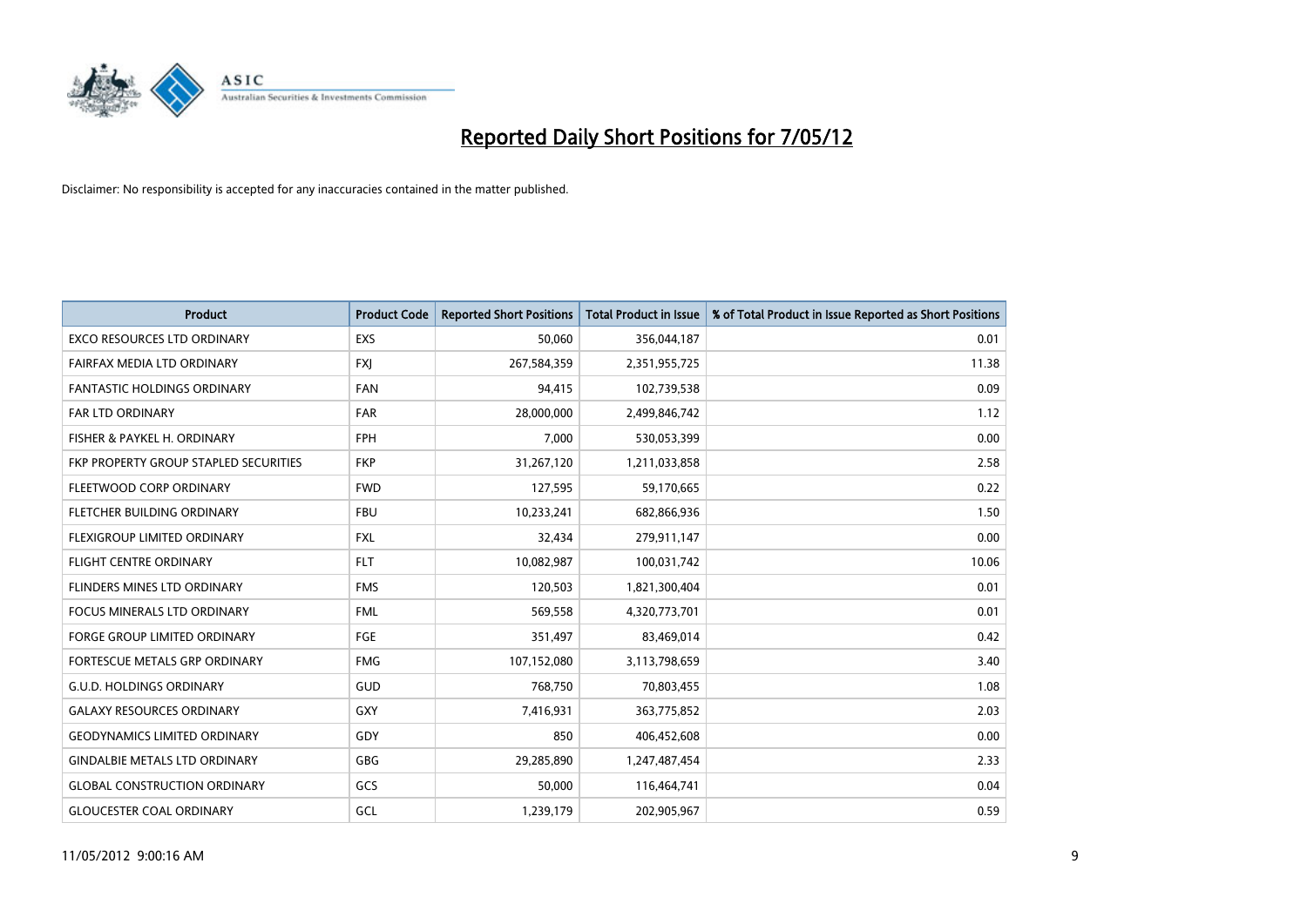

| <b>Product</b>                                   | <b>Product Code</b> | <b>Reported Short Positions</b> | <b>Total Product in Issue</b> | % of Total Product in Issue Reported as Short Positions |
|--------------------------------------------------|---------------------|---------------------------------|-------------------------------|---------------------------------------------------------|
| <b>GOLD ROAD RES LTD ORDINARY</b>                | <b>GOR</b>          | 158,619                         | 389,950,665                   | 0.05                                                    |
| <b>GOODMAN FIELDER, ORDINARY</b>                 | GFF                 | 31,393,802                      | 1,955,559,207                 | 1.60                                                    |
| <b>GOODMAN GROUP STAPLED US PROHIBIT.</b>        | <b>GMG</b>          | 16,370,512                      | 1,549,551,920                 | 1.05                                                    |
| <b>GPT GROUP STAPLED SEC.</b>                    | GPT                 | 9,201,740                       | 1,795,093,746                 | 0.51                                                    |
| <b>GRAINCORP LIMITED A CLASS ORDINARY</b>        | <b>GNC</b>          | 675,482                         | 198,318,900                   | 0.35                                                    |
| <b>GRANGE RESOURCES, ORDINARY</b>                | <b>GRR</b>          | 1,386,121                       | 1,154,766,592                 | 0.12                                                    |
| <b>GREENLAND MIN EN LTD ORDINARY</b>             | GGG                 | 3,492,859                       | 416,390,488                   | 0.83                                                    |
| <b>GROWTHPOINT PROPERTY ORD/UNIT STAPLED SEC</b> | GOZ                 | 101,324                         | 291,904,374                   | 0.03                                                    |
| <b>GRYPHON MINERALS LTD ORDINARY</b>             | GRY                 | 4,607,689                       | 348,264,983                   | 1.31                                                    |
| <b>GUILDFORD COAL LTD ORDINARY</b>               | <b>GUF</b>          | 1,340,152                       | 276,867,530                   | 0.50                                                    |
| <b>GUNNS LIMITED ORDINARY</b>                    | <b>GNS</b>          | 61,577,960                      | 848,401,559                   | 7.25                                                    |
| <b>GWA GROUP LTD ORDINARY</b>                    | <b>GWA</b>          | 16,317,193                      | 302,005,514                   | 5.42                                                    |
| HARVEY NORMAN ORDINARY                           | <b>HVN</b>          | 85,197,756                      | 1,062,316,784                 | 7.99                                                    |
| HASTIE GROUP LIMITED ORDINARY                    | <b>HST</b>          | 248,056                         | 137,353,504                   | 0.18                                                    |
| HASTINGS DIVERSIFIED STAPLED SECURITY            | <b>HDF</b>          | 475,145                         | 530,001,072                   | 0.08                                                    |
| HAVILAH RESOURCES NL ORDINARY                    | <b>HAV</b>          | 104,144                         | 101,311,223                   | 0.10                                                    |
| <b>HENDERSON GROUP CDI 1:1</b>                   | <b>HGG</b>          | 19,816,405                      | 679,989,580                   | 2.93                                                    |
| HFA HOLDINGS LIMITED ORDINARY                    | <b>HFA</b>          | 3,809                           | 117,332,831                   | 0.00                                                    |
| <b>HIGHLANDS PACIFIC ORDINARY</b>                | <b>HIG</b>          | 77,597                          | 686,202,481                   | 0.01                                                    |
| HILLGROVE RES LTD ORDINARY                       | <b>HGO</b>          | 12,894,884                      | 793,698,575                   | 1.62                                                    |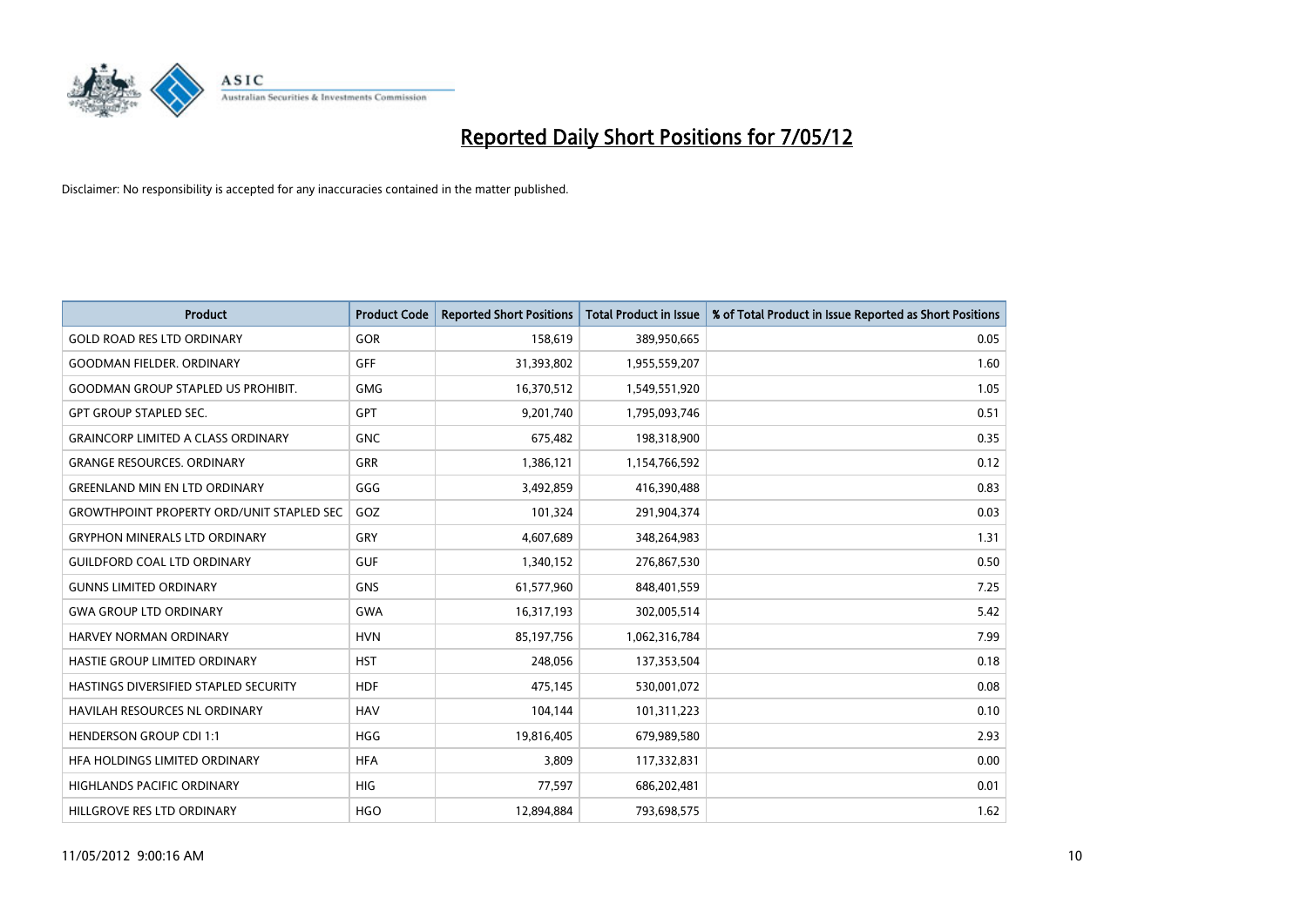

| <b>Product</b>                                | <b>Product Code</b> | <b>Reported Short Positions</b> | <b>Total Product in Issue</b> | % of Total Product in Issue Reported as Short Positions |
|-----------------------------------------------|---------------------|---------------------------------|-------------------------------|---------------------------------------------------------|
| HILLS HOLDINGS LTD ORDINARY                   | HIL                 | 3,562,773                       | 246,500,444                   | 1.42                                                    |
| HORIZON OIL LIMITED ORDINARY                  | <b>HZN</b>          | 26,970,124                      | 1,130,811,515                 | 2.40                                                    |
| <b>ICON ENERGY LIMITED ORDINARY</b>           | <b>ICN</b>          | 6,415                           | 469,301,394                   | 0.00                                                    |
| <b>IINET LIMITED ORDINARY</b>                 | <b>IIN</b>          | 22,023                          | 160,968,847                   | 0.00                                                    |
| <b>ILUKA RESOURCES ORDINARY</b>               | ILU                 | 28,163,462                      | 418,700,517                   | 6.68                                                    |
| <b>IMDEX LIMITED ORDINARY</b>                 | <b>IMD</b>          | 216,061                         | 207,750,426                   | 0.10                                                    |
| IMF (AUSTRALIA) LTD ORDINARY                  | <b>IMF</b>          | 205,884                         | 123,828,193                   | 0.16                                                    |
| <b>INCITEC PIVOT ORDINARY</b>                 | IPL                 | 5,200,456                       | 1,628,730,107                 | 0.30                                                    |
| INDEPENDENCE GROUP ORDINARY                   | <b>IGO</b>          | 8,341,105                       | 232,882,535                   | 3.59                                                    |
| INDOCHINE MINING LTD ORDINARY                 | IDC.                | 36,226                          | 409,356,848                   | 0.01                                                    |
| INDOPHIL RESOURCES ORDINARY                   | <b>IRN</b>          | 589,668                         | 1,203,146,194                 | 0.04                                                    |
| <b>INDUSTREA LIMITED ORDINARY</b>             | IDL                 | 625,476                         | 370,268,218                   | 0.19                                                    |
| <b>INFIGEN ENERGY STAPLED SECURITIES</b>      | <b>IFN</b>          | 4,537,145                       | 762,265,972                   | 0.61                                                    |
| <b>INSURANCE AUSTRALIA ORDINARY</b>           | <b>IAG</b>          | 3,147,347                       | 2,079,034,021                 | 0.14                                                    |
| INTEGRA MINING LTD, ORDINARY                  | <b>IGR</b>          | 4,486,922                       | 846,293,881                   | 0.54                                                    |
| <b>INTREPID MINES ORDINARY</b>                | <b>IAU</b>          | 5,972,350                       | 524,456,741                   | 1.16                                                    |
| <b>INVESTA OFFICE FUND STAPLED SECURITIES</b> | <b>IOF</b>          | 1,665,467                       | 614,047,458                   | 0.27                                                    |
| <b>INVOCARE LIMITED ORDINARY</b>              | IVC.                | 2,679,486                       | 110,030,298                   | 2.44                                                    |
| <b>ION LIMITED ORDINARY</b>                   | <b>ION</b>          | 164,453                         | 256,365,105                   | 0.06                                                    |
| <b>IOOF HOLDINGS LTD ORDINARY</b>             | IFL                 | 998,067                         | 229,794,395                   | 0.44                                                    |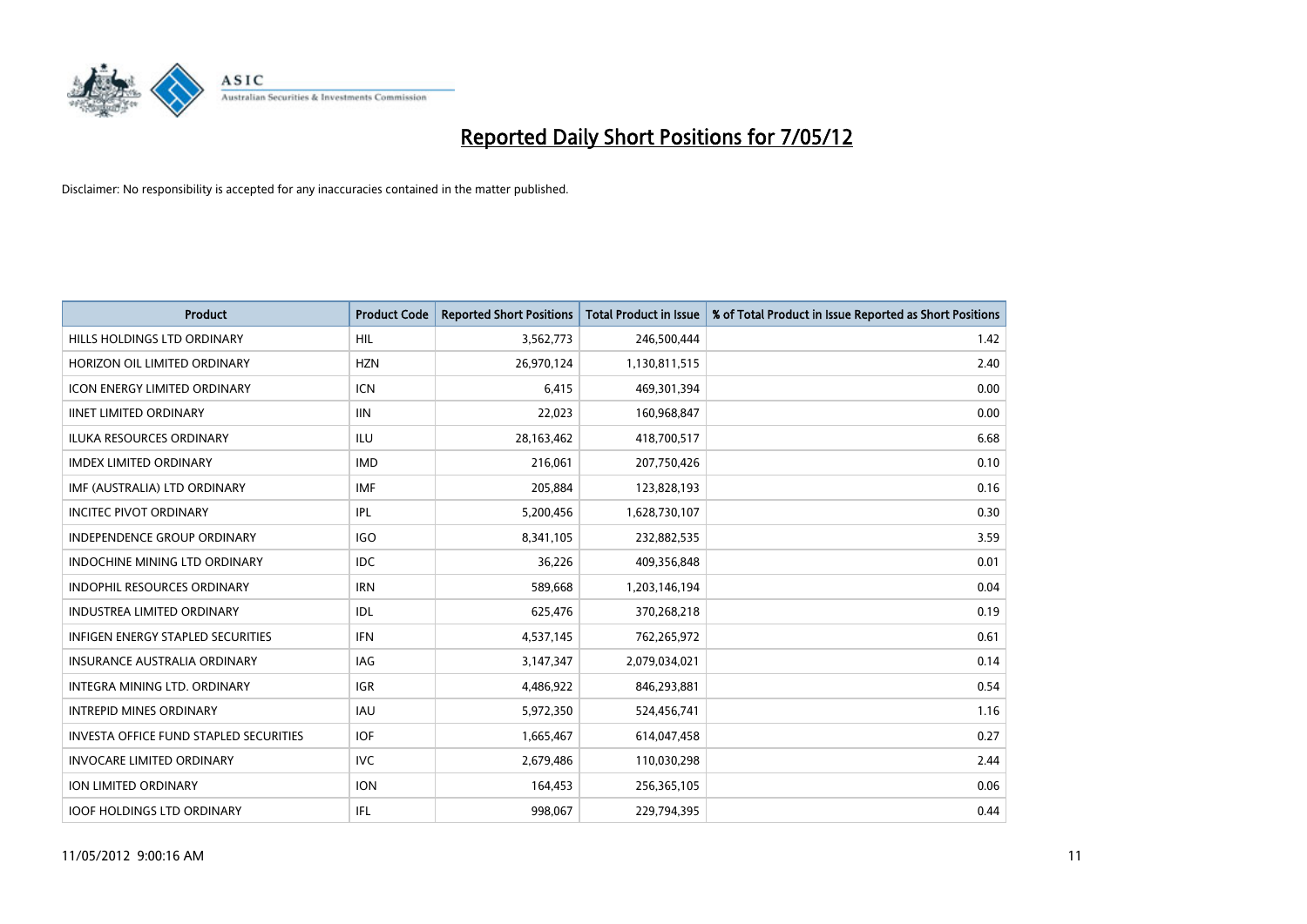

| <b>Product</b>                            | <b>Product Code</b> | <b>Reported Short Positions</b> | <b>Total Product in Issue</b> | % of Total Product in Issue Reported as Short Positions |
|-------------------------------------------|---------------------|---------------------------------|-------------------------------|---------------------------------------------------------|
| <b>IRESS MARKET TECH. ORDINARY</b>        | <b>IRE</b>          | 2,638,885                       | 127,036,010                   | 2.07                                                    |
| <b>IRON ORE HOLDINGS ORDINARY</b>         | <b>IOH</b>          | 39,352                          | 165,862,170                   | 0.02                                                    |
| ISHARES MSCI AUS 200 ISHARES MSCI AUS 200 | <b>IOZ</b>          | 25,174                          | 4,352,373                     | 0.58                                                    |
| <b>ISHARES MSCI TAIWAN CDI 1:1</b>        | <b>ITW</b>          | 23,925                          | 184,400,000                   | 0.01                                                    |
| ISHARES S&P HIGH DIV ISHARES S&P HIGH DIV | <b>IHD</b>          | 95,719                          | 2,903,027                     | 3.30                                                    |
| ISHARES S&P SCAP 600 CDI 1:1              | <b>IJR</b>          | 3,900                           | 71,300,000                    | 0.01                                                    |
| ISHARES SMALL ORDS ISHARES SMALL ORDS     | <b>ISO</b>          | 733,044                         | 5,703,165                     | 12.85                                                   |
| <b>IVANHOE AUSTRALIA ORDINARY</b>         | <b>IVA</b>          | 2,710,542                       | 553,921,745                   | 0.48                                                    |
| JAMES HARDIE INDUST CHESS DEPOSITARY INT  | <b>JHX</b>          | 15,702,655                      | 437,185,963                   | 3.59                                                    |
| <b>JB HI-FI LIMITED ORDINARY</b>          | <b>JBH</b>          | 22,178,883                      | 98,850,643                    | 22.42                                                   |
| <b>JUPITER MINES ORDINARY</b>             | <b>IMS</b>          | 50,383                          | 1,806,834,044                 | 0.00                                                    |
| <b>KAGARA LTD ORDINARY</b>                | <b>KZL</b>          | 3,546,873                       | 798,953,117                   | 0.43                                                    |
| KANGAROO RES LTD ORDINARY                 | <b>KRL</b>          | 183,105                         | 3,434,430,012                 | 0.00                                                    |
| KAROON GAS AUSTRALIA ORDINARY             | <b>KAR</b>          | 821,327                         | 221,420,769                   | 0.36                                                    |
| KATHMANDU HOLD LTD ORDINARY               | <b>KMD</b>          | 1,728,511                       | 200,000,000                   | 0.86                                                    |
| <b>KBL MINING LIMITED ORDINARY</b>        | KBL                 | 1,820                           | 241,361,631                   | 0.00                                                    |
| KENTOR GOLD LIMITED ORDINARY              | KGL                 | 4,990                           | 106,209,874                   | 0.00                                                    |
| <b>KEYBRIDGE CAPITAL ORDINARY</b>         | <b>KBC</b>          | 1                               | 172,070,564                   | 0.00                                                    |
| KINGSGATE CONSOLID, ORDINARY              | <b>KCN</b>          | 4,637,262                       | 151,180,456                   | 3.04                                                    |
| KINGSROSE MINING LTD ORDINARY             | <b>KRM</b>          | 80,247                          | 279,355,062                   | 0.02                                                    |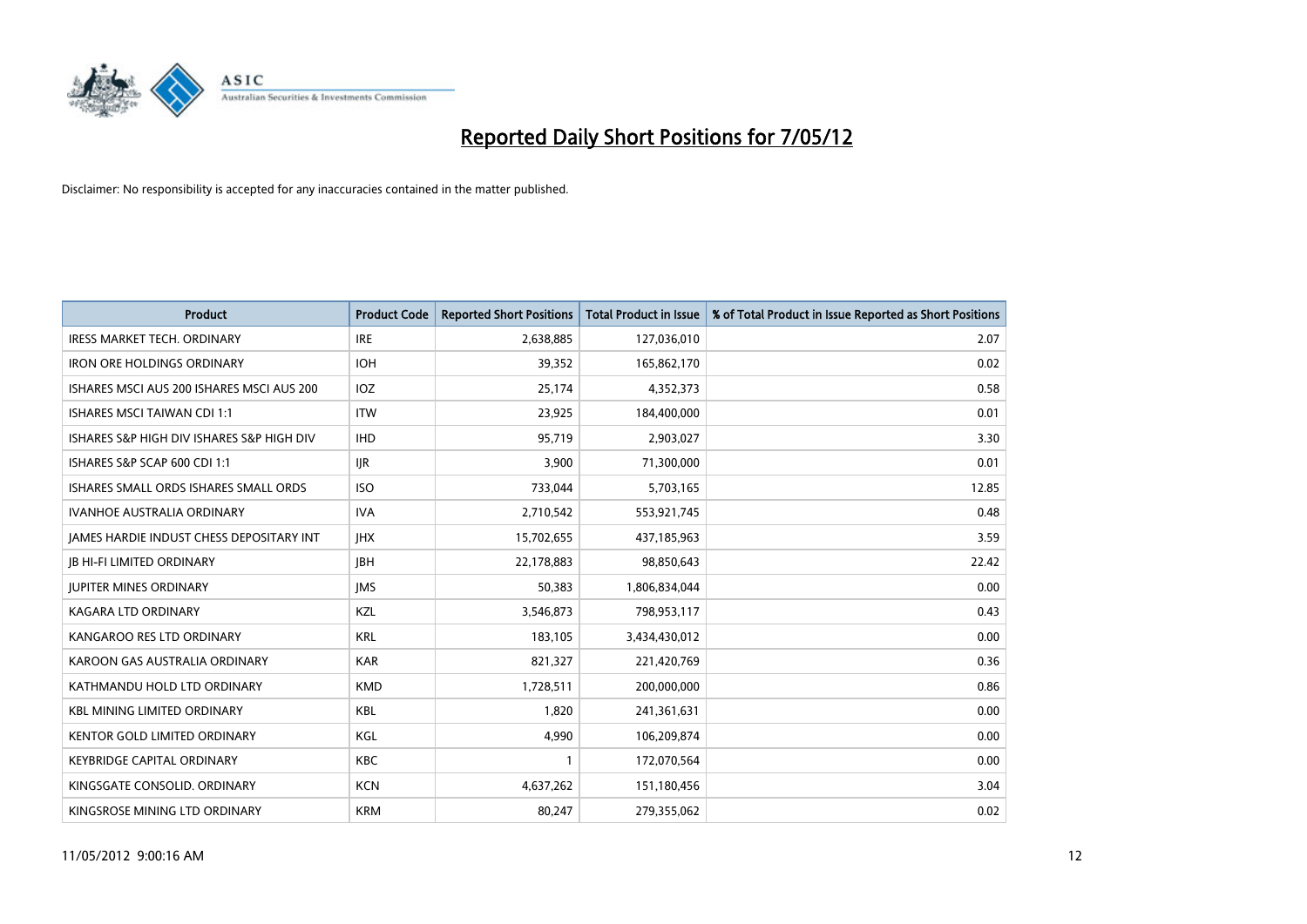

| <b>Product</b>                        | <b>Product Code</b> | <b>Reported Short Positions</b> | <b>Total Product in Issue</b> | % of Total Product in Issue Reported as Short Positions |
|---------------------------------------|---------------------|---------------------------------|-------------------------------|---------------------------------------------------------|
| LEIGHTON HOLDINGS ORDINARY            | LEI                 | 10,604,329                      | 337,087,596                   | 3.13                                                    |
| LEND LEASE GROUP UNIT/ORD STAPLED     | LLC                 | 3,975,094                       | 572,789,827                   | 0.70                                                    |
| LINC ENERGY LTD ORDINARY              | LNC                 | 16,909,774                      | 504,487,631                   | 3.34                                                    |
| LIQUEFIED NATURAL ORDINARY            | <b>LNG</b>          | 272,800                         | 267,699,015                   | 0.10                                                    |
| LUDOWICI LIMITED ORDINARY             | LDW                 | 7,098                           | 29,623,203                    | 0.02                                                    |
| <b>LYNAS CORPORATION ORDINARY</b>     | <b>LYC</b>          | 163,391,438                     | 1,714,496,913                 | 9.55                                                    |
| M2 TELECOMMUNICATION ORDINARY         | <b>MTU</b>          | 2,498,415                       | 125,026,410                   | 2.01                                                    |
| MACA LIMITED ORDINARY                 | <b>MLD</b>          | 53,417                          | 150,000,000                   | 0.03                                                    |
| <b>MACMAHON HOLDINGS ORDINARY</b>     | <b>MAH</b>          | 6,820,441                       | 738,631,705                   | 0.93                                                    |
| MACO ATLAS ROADS GRP ORDINARY STAPLED | <b>MQA</b>          | 6,111,619                       | 464,279,594                   | 1.31                                                    |
| MACQUARIE GROUP LTD ORDINARY          | MQG                 | 8,563,041                       | 348,588,304                   | 2.43                                                    |
| MARENGO MINING ORDINARY               | <b>MGO</b>          | 39,850                          | 1,003,745,113                 | 0.00                                                    |
| MATRIX C & E LTD ORDINARY             | <b>MCE</b>          | 656,995                         | 77,081,507                    | 0.86                                                    |
| MAVERICK DRILLING ORDINARY            | MAD                 | 210,000                         | 267,594,286                   | 0.08                                                    |
| MCMILLAN SHAKESPEARE ORDINARY         | <b>MMS</b>          | 30,910                          | 74,523,965                    | 0.03                                                    |
| MEDUSA MINING LTD ORDINARY            | MML                 | 2,703,403                       | 188,903,911                   | 1.42                                                    |
| MEO AUSTRALIA LTD ORDINARY            | MEO                 | 4,677,178                       | 539,913,260                   | 0.88                                                    |
| <b>MERMAID MARINE ORDINARY</b>        | <b>MRM</b>          | 369,792                         | 219,311,642                   | 0.17                                                    |
| MESOBLAST LIMITED ORDINARY            | <b>MSB</b>          | 15,512,450                      | 284,478,361                   | 5.45                                                    |
| METALS X LIMITED ORDINARY             | <b>MLX</b>          | 321,052                         | 1,320,540,009                 | 0.03                                                    |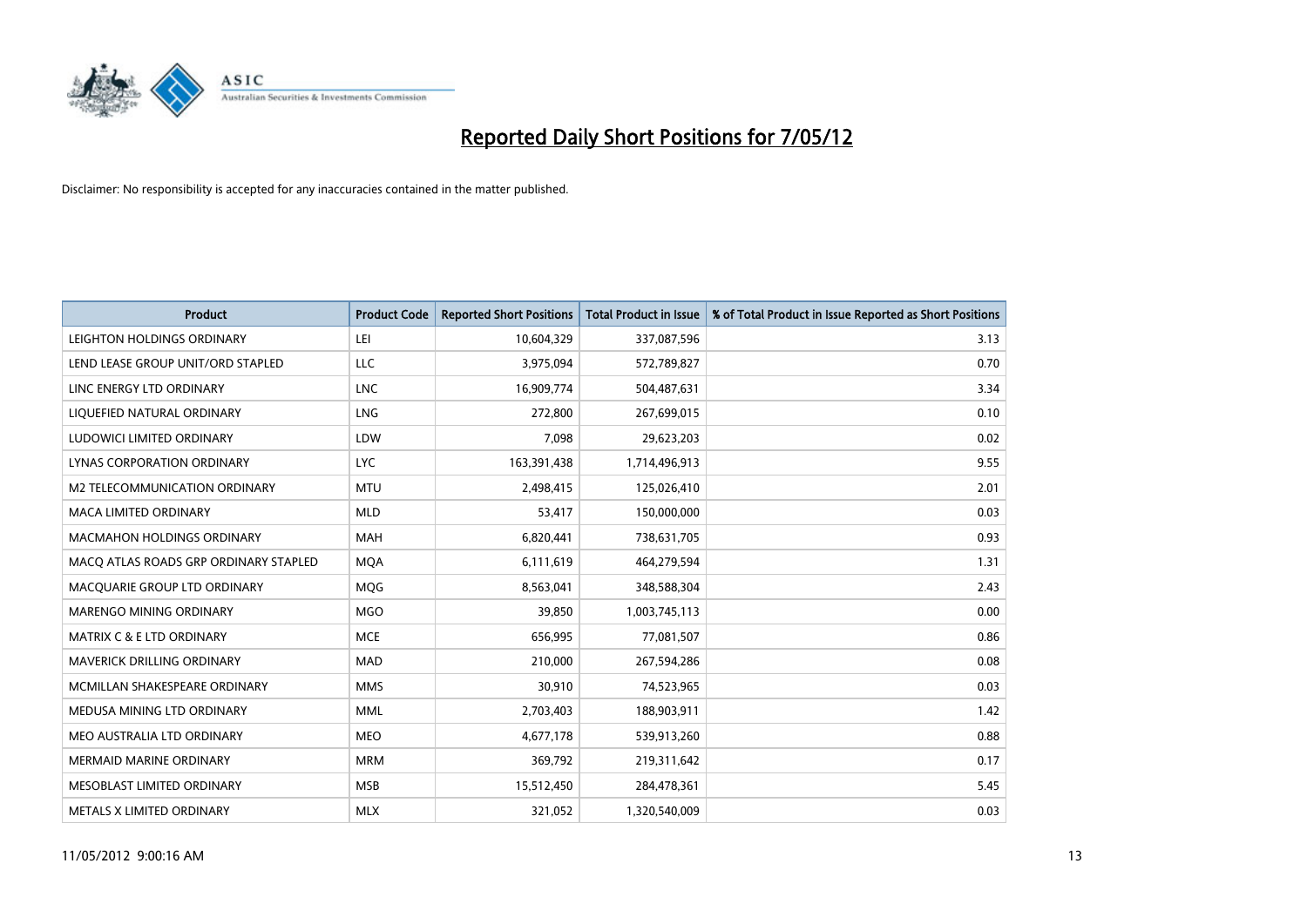

| <b>Product</b>                    | <b>Product Code</b> | <b>Reported Short Positions</b> | <b>Total Product in Issue</b> | % of Total Product in Issue Reported as Short Positions |
|-----------------------------------|---------------------|---------------------------------|-------------------------------|---------------------------------------------------------|
| METCASH LIMITED ORDINARY          | <b>MTS</b>          | 38,861,403                      | 771,345,864                   | 5.04                                                    |
| METMINCO LIMITED ORDINARY         | <b>MNC</b>          | 2,432,559                       | 1,749,541,573                 | 0.12                                                    |
| MHM METALS LIMITED ORDINARY       | <b>MHM</b>          | 58,633                          | 104,452,318                   | 0.06                                                    |
| MICLYN EXP OFFSHR ORDINARY        | <b>MIO</b>          | 979,954                         | 278,515,705                   | 0.35                                                    |
| MILTON CORPORATION ORDINARY       | <b>MLT</b>          | 12,800                          | 121,625,655                   | 0.01                                                    |
| MINCOR RESOURCES NL ORDINARY      | <b>MCR</b>          | 1,457,559                       | 194,354,889                   | 0.75                                                    |
| MINERAL DEPOSITS ORDINARY         | <b>MDL</b>          | 35,074                          | 83,538,786                    | 0.04                                                    |
| MINERAL RESOURCES. ORDINARY       | <b>MIN</b>          | 698,734                         | 184,856,018                   | 0.35                                                    |
| MIRABELA NICKEL LTD ORDINARY      | <b>MBN</b>          | 12,638,873                      | 492,639,590                   | 2.57                                                    |
| MIRVAC GROUP STAPLED SECURITIES   | <b>MGR</b>          | 14,370,339                      | 3,418,236,755                 | 0.42                                                    |
| MOLOPO ENERGY LTD ORDINARY        | <b>MPO</b>          | 477,566                         | 245,579,810                   | 0.20                                                    |
| MOLY MINES LIMITED ORDINARY       | <b>MOL</b>          | 298,860                         | 384,893,989                   | 0.08                                                    |
| MONADELPHOUS GROUP ORDINARY       | <b>MND</b>          | 2,413,148                       | 88,674,327                    | 2.72                                                    |
| MORTGAGE CHOICE LTD ORDINARY      | <b>MOC</b>          | 2,253,606                       | 120,319,572                   | 1.87                                                    |
| <b>MOUNT GIBSON IRON ORDINARY</b> | <b>MGX</b>          | 7,439,833                       | 1,085,433,524                 | 0.68                                                    |
| MOUNT MAGNET SOUTH ORDINARY       | <b>MUM</b>          | 543,548                         | 369,315,612                   | 0.15                                                    |
| MURCHISON METALS LTD ORDINARY     | <b>MMX</b>          | 2,825,772                       | 450,093,277                   | 0.62                                                    |
| MYER HOLDINGS LTD ORDINARY        | <b>MYR</b>          | 68,652,093                      | 583,384,551                   | 11.74                                                   |
| NATIONAL AUST, BANK ORDINARY      | <b>NAB</b>          | 14,539,054                      | 2,239,201,841                 | 0.62                                                    |
| NAVIGATOR RESOURCES ORDINARY      | <b>NAV</b>          | 500                             | 2,222,216,576                 | 0.00                                                    |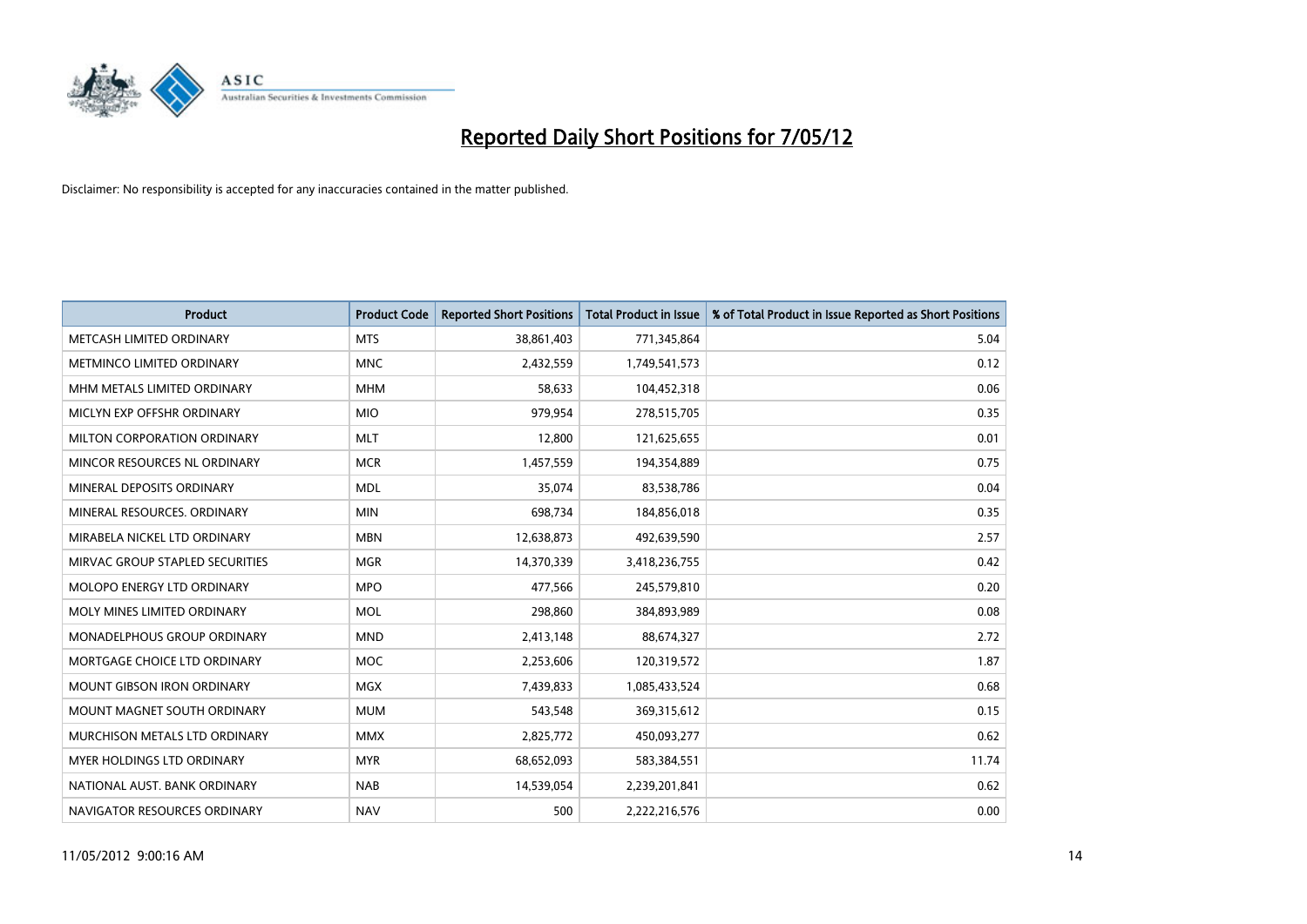

| <b>Product</b>                        | <b>Product Code</b> | <b>Reported Short Positions</b> | <b>Total Product in Issue</b> | % of Total Product in Issue Reported as Short Positions |
|---------------------------------------|---------------------|---------------------------------|-------------------------------|---------------------------------------------------------|
| NAVITAS LIMITED ORDINARY              | <b>NVT</b>          | 10,884,646                      | 375,318,628                   | 2.90                                                    |
| NEON ENERGY LIMITED ORDINARY          | <b>NEN</b>          | 503,952                         | 436,464,518                   | 0.12                                                    |
| NEW HOPE CORPORATION ORDINARY         | <b>NHC</b>          | 1,231,909                       | 830,411,534                   | 0.14                                                    |
| NEWCREST MINING ORDINARY              | <b>NCM</b>          | 1,534,070                       | 765,172,229                   | 0.19                                                    |
| NEWS CORP A NON-VOTING CDI            | <b>NWSLV</b>        | 3,282,048                       | 1,638,519,301                 | 0.20                                                    |
| NEWS CORP B VOTING CDI                | <b>NWS</b>          | 1,195,007                       | 798,520,953                   | 0.14                                                    |
| NEWSAT LIMITED ORDINARY               | <b>NWT</b>          | 7,550                           | 230,472,157                   | 0.00                                                    |
| NEXTDC LIMITED ORDINARY               | <b>NXT</b>          | 1,024,864                       | 145,320,558                   | 0.69                                                    |
| NEXUS ENERGY LIMITED ORDINARY         | <b>NXS</b>          | 3,874,765                       | 1,329,821,159                 | 0.29                                                    |
| NIB HOLDINGS LIMITED ORDINARY         | <b>NHF</b>          | 153,676                         | 439,004,182                   | 0.03                                                    |
| NIDO PETROLEUM ORDINARY               | <b>NDO</b>          | 105,313                         | 1,389,163,151                 | 0.01                                                    |
| NOBLE MINERAL RES ORDINARY            | <b>NMG</b>          | 2,179,765                       | 591,287,714                   | 0.38                                                    |
| NORTHERN IRON LTD ORDINARY            | <b>NFE</b>          | 314,235                         | 369,980,113                   | 0.07                                                    |
| NORTHERN STAR ORDINARY                | <b>NST</b>          | 534,840                         | 402,170,706                   | 0.13                                                    |
| NRW HOLDINGS LIMITED ORDINARY         | <b>NWH</b>          | 2,409,654                       | 278,888,011                   | 0.88                                                    |
| NUCOAL RESOURCES LTD ORDINARY         | <b>NCR</b>          | 88,822                          | 768,612,354                   | 0.01                                                    |
| NUFARM LIMITED ORDINARY               | <b>NUF</b>          | 5,198,074                       | 262,142,247                   | 1.97                                                    |
| OAKTON LIMITED ORDINARY               | <b>OKN</b>          | 531,080                         | 93,800,235                    | 0.57                                                    |
| OCEANAGOLD CORP. CHESS DEPOSITARY INT | <b>OGC</b>          | 1,010,629                       | 262,834,376                   | 0.38                                                    |
| OIL SEARCH LTD ORDINARY               | OSH                 | 9,139,727                       | 1,328,845,714                 | 0.67                                                    |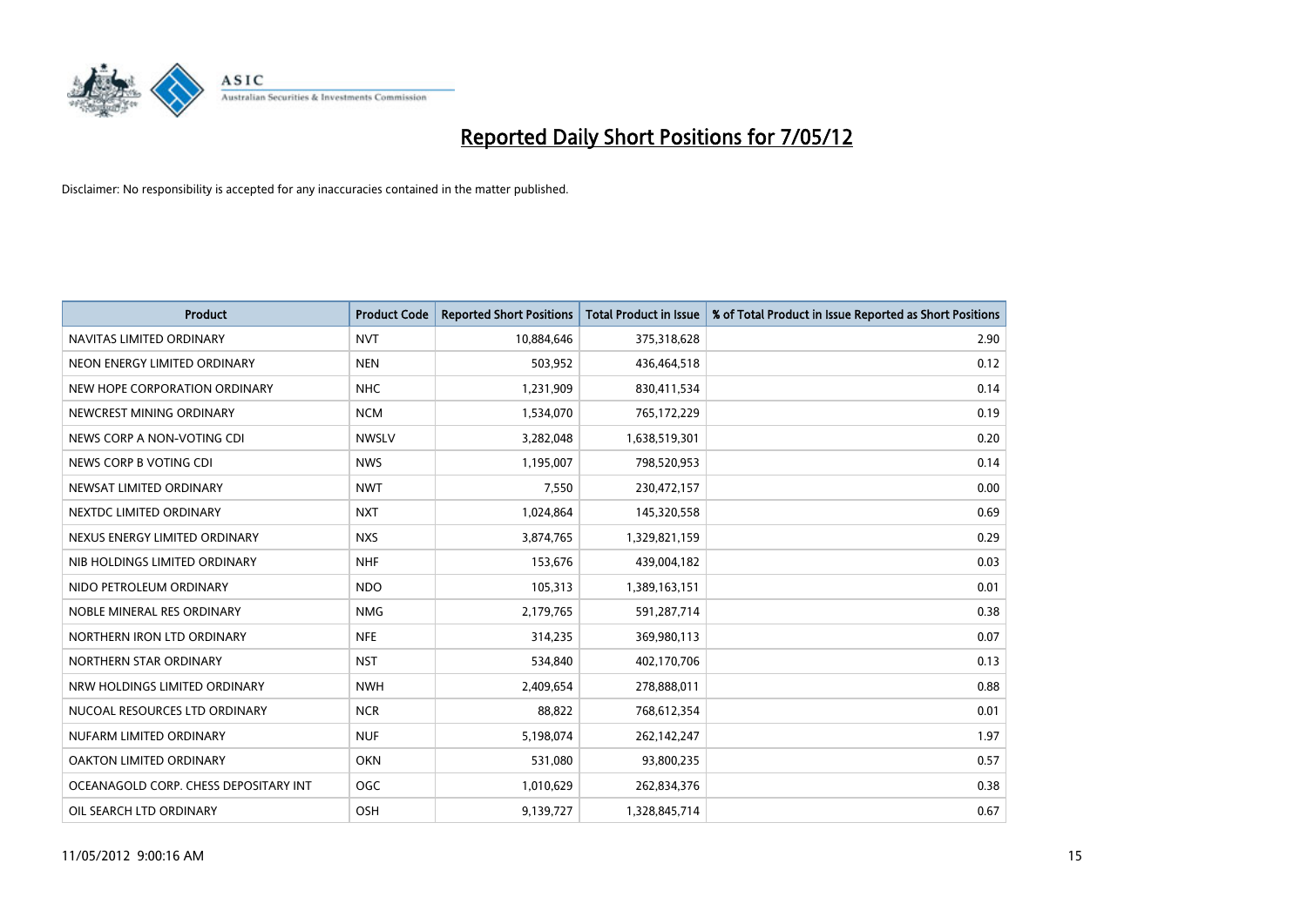

| <b>Product</b>                 | <b>Product Code</b> | <b>Reported Short Positions</b> | <b>Total Product in Issue</b> | % of Total Product in Issue Reported as Short Positions |
|--------------------------------|---------------------|---------------------------------|-------------------------------|---------------------------------------------------------|
| OM HOLDINGS LIMITED ORDINARY   | OMH                 | 5,101,979                       | 604,105,150                   | 0.83                                                    |
| ONESTEEL LIMITED ORDINARY      | OST                 | 20,112,109                      | 1,345,665,626                 | 1.49                                                    |
| OPUS GROUP LTD ORDINARY        | <b>OPG</b>          | 1,250                           | 53,678,177                    | 0.00                                                    |
| ORICA LIMITED ORDINARY         | ORI                 | 3,361,223                       | 365,007,037                   | 0.90                                                    |
| ORIGIN ENERGY ORDINARY         | <b>ORG</b>          | 9,029,578                       | 1,089,458,841                 | 0.82                                                    |
| OROCOBRE LIMITED ORDINARY      | <b>ORE</b>          | 64,358                          | 103,195,029                   | 0.06                                                    |
| OROTONGROUP LIMITED ORDINARY   | <b>ORL</b>          | 12,638                          | 40,880,902                    | 0.02                                                    |
| OZ MINERALS ORDINARY           | OZL                 | 4,329,148                       | 310,331,740                   | 1.39                                                    |
| <b>PACIFIC BRANDS ORDINARY</b> | <b>PBG</b>          | 3,788,013                       | 912,915,695                   | 0.42                                                    |
| PALADIN ENERGY LTD ORDINARY    | <b>PDN</b>          | 62,910,696                      | 835,645,290                   | 7.51                                                    |
| PAN PACIFIC PETROL. ORDINARY   | <b>PPP</b>          | 7,750                           | 588,612,110                   | 0.00                                                    |
| PANAUST LIMITED ORDINARY       | <b>PNA</b>          | 1,748,342                       | 602,479,854                   | 0.28                                                    |
| PANORAMIC RESOURCES ORDINARY   | PAN                 | 1,891,534                       | 207,050,710                   | 0.92                                                    |
| PAPERLINX LIMITED ORDINARY     | <b>PPX</b>          | 1,462,714                       | 609,280,761                   | 0.24                                                    |
| PAPILLON RES LTD ORDINARY      | PIR                 | 159,205                         | 243,289,326                   | 0.05                                                    |
| PEET LIMITED ORDINARY          | <b>PPC</b>          | 502,584                         | 320,170,604                   | 0.16                                                    |
| PENINSULA ENERGY LTD ORDINARY  | PEN                 | 4,552,416                       | 2,158,673,847                 | 0.22                                                    |
| PERILYA LIMITED ORDINARY       | <b>PEM</b>          | 307,680                         | 769,316,426                   | 0.04                                                    |
| PERPETUAL LIMITED ORDINARY     | <b>PPT</b>          | 1,945,143                       | 41,980,678                    | 4.65                                                    |
| PERSEUS MINING LTD ORDINARY    | PRU                 | 9,410,854                       | 457,962,088                   | 2.04                                                    |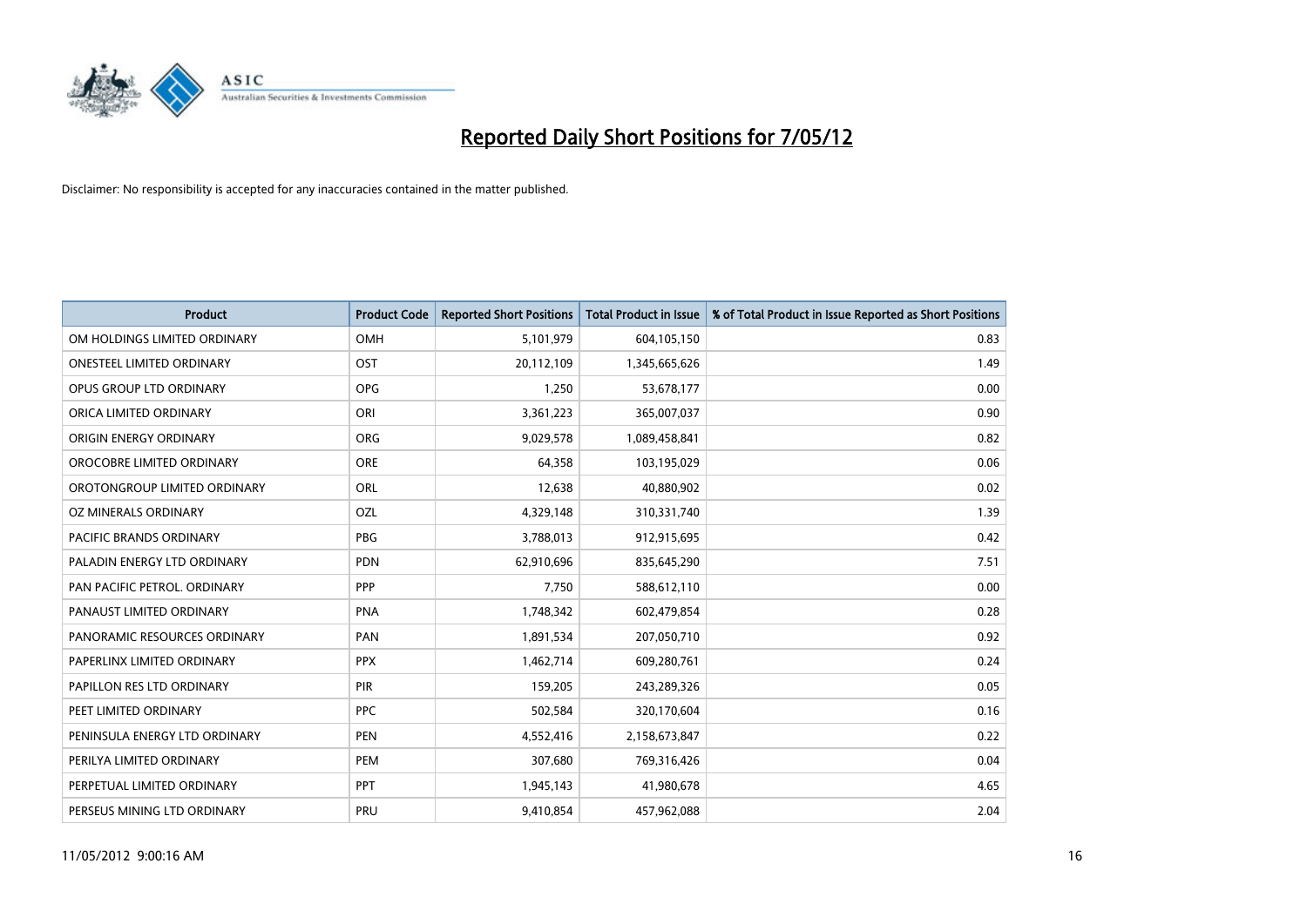

| <b>Product</b>                      | <b>Product Code</b> | <b>Reported Short Positions</b> | <b>Total Product in Issue</b> | % of Total Product in Issue Reported as Short Positions |
|-------------------------------------|---------------------|---------------------------------|-------------------------------|---------------------------------------------------------|
| PHARMAXIS LTD ORDINARY              | <b>PXS</b>          | 3,584,212                       | 306,190,989                   | 1.18                                                    |
| PHOSPHAGENICS LTD. ORDINARY         | POH                 | 96,072                          | 1,017,565,957                 | 0.01                                                    |
| PLATINUM ASSET ORDINARY             | <b>PTM</b>          | 8,567,339                       | 561,347,878                   | 1.53                                                    |
| PLATINUM AUSTRALIA ORDINARY         | <b>PLA</b>          | 400,470                         | 504,968,043                   | 0.07                                                    |
| PMI GOLD CORP CDI 1:1               | <b>PVM</b>          | 105,899                         | 58,931,262                    | 0.18                                                    |
| PMP LIMITED ORDINARY                | <b>PMP</b>          | 42,532                          | 323,781,124                   | 0.01                                                    |
| PREMIER INVESTMENTS ORDINARY        | <b>PMV</b>          | 363,242                         | 155,260,377                   | 0.22                                                    |
| PRIMA BIOMED LTD ORDINARY           | <b>PRR</b>          | 4,308,998                       | 1,066,063,388                 | 0.39                                                    |
| PRIMARY HEALTH CARE ORDINARY        | <b>PRY</b>          | 13,397,833                      | 501,717,314                   | 2.65                                                    |
| PRIME MEDIA GRP LTD ORDINARY        | PRT                 | 2,865                           | 366,330,303                   | 0.00                                                    |
| PRIMEAG AUSTRALIA ORDINARY          | PAG                 | 156,895                         | 266,394,444                   | 0.06                                                    |
| PROGRAMMED ORDINARY                 | <b>PRG</b>          | 286,430                         | 118,173,778                   | 0.23                                                    |
| <b>QANTAS AIRWAYS ORDINARY</b>      | QAN                 | 15,137,929                      | 2,265,123,620                 | 0.67                                                    |
| OBE INSURANCE GROUP ORDINARY        | OBE                 | 33,306,143                      | 1,181,682,557                 | 2.81                                                    |
| OR NATIONAL LIMITED ORDINARY        | <b>ORN</b>          | 13,454,645                      | 2,440,000,000                 | 0.55                                                    |
| ORXPHARMA LTD ORDINARY              | QRX                 | 333,362                         | 144,539,706                   | 0.23                                                    |
| <b>QUBE LOGISTICS HLDG ORDINARY</b> | QUB                 | 1,419,918                       | 909,407,185                   | 0.15                                                    |
| RAMELIUS RESOURCES ORDINARY         | <b>RMS</b>          | 2,267,566                       | 335,806,949                   | 0.67                                                    |
| RAMSAY HEALTH CARE ORDINARY         | <b>RHC</b>          | 2,246,541                       | 202,081,252                   | 1.12                                                    |
| <b>RCR TOMLINSON ORDINARY</b>       | <b>RCR</b>          | 175,062                         | 134,003,971                   | 0.13                                                    |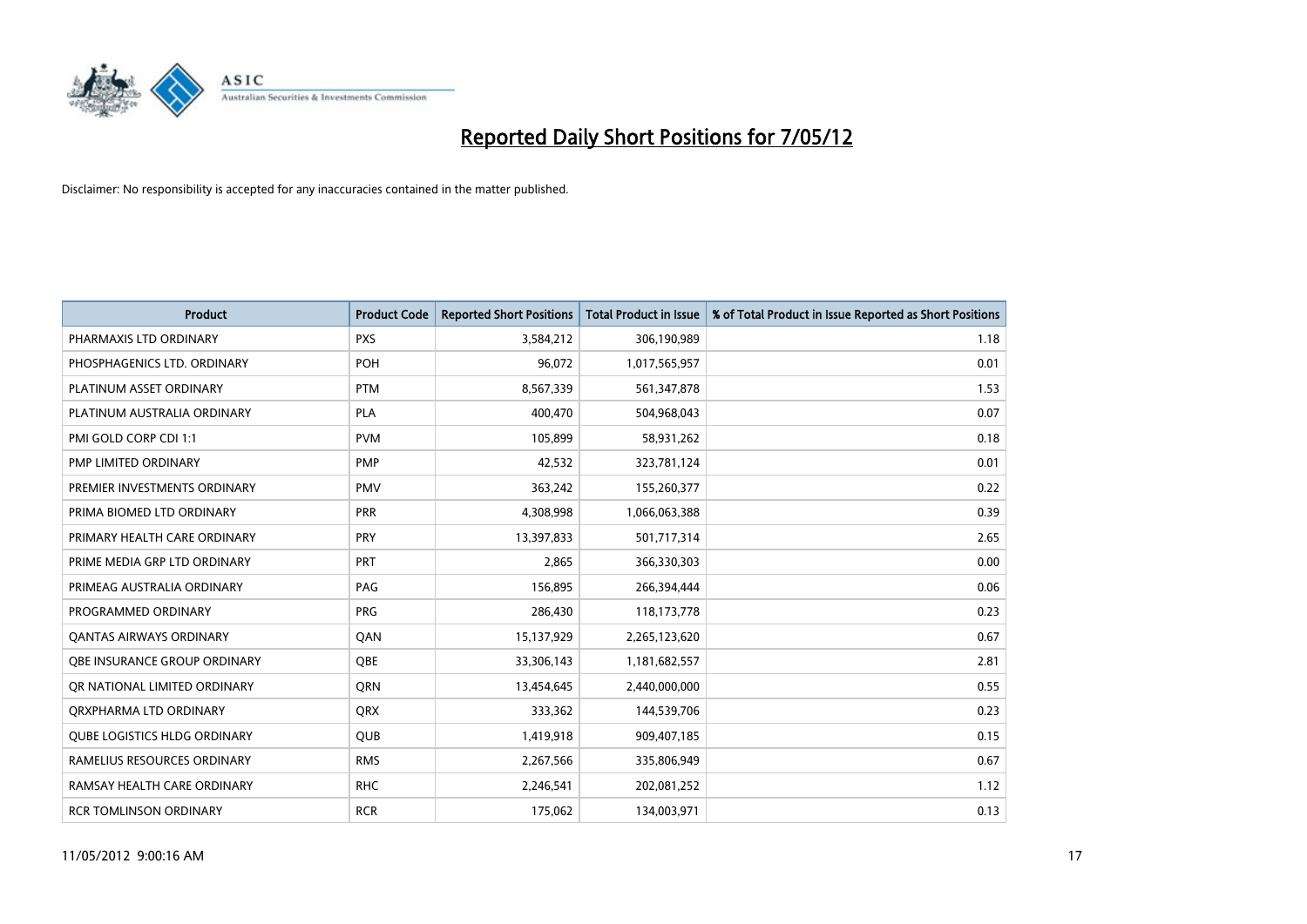

| <b>Product</b>                      | <b>Product Code</b> | <b>Reported Short Positions</b> | <b>Total Product in Issue</b> | % of Total Product in Issue Reported as Short Positions |
|-------------------------------------|---------------------|---------------------------------|-------------------------------|---------------------------------------------------------|
| <b>REA GROUP ORDINARY</b>           | <b>REA</b>          | 376,122                         | 131,714,699                   | 0.28                                                    |
| REAL ESTATE CAPITAL UNIT            | <b>RCU</b>          | 16,523                          | 101,014,072                   | 0.02                                                    |
| <b>RECKON LIMITED ORDINARY</b>      | <b>RKN</b>          | 825,324                         | 129,588,015                   | 0.64                                                    |
| <b>RED 5 LIMITED ORDINARY</b>       | <b>RED</b>          | 7,520                           | 135,488,008                   | 0.01                                                    |
| <b>RED FORK ENERGY ORDINARY</b>     | <b>RFE</b>          | 17,663                          | 310,229,853                   | 0.01                                                    |
| REDBANK ENERGY LTD ORDINARY         | AEJ                 | 19                              | 786,287                       | 0.00                                                    |
| REDFLEX HOLDINGS ORDINARY           | <b>RDF</b>          | $\overline{2}$                  | 110,345,599                   | 0.00                                                    |
| REGIONAL EXPRESS ORDINARY           | <b>REX</b>          | 10,000                          | 121,254,902                   | 0.01                                                    |
| <b>REGIS RESOURCES ORDINARY</b>     | <b>RRL</b>          | 1,708,716                       | 450,912,907                   | 0.39                                                    |
| RENAISSANCE MINERALS ORDINARY       | <b>RNS</b>          | 2,250,000                       | 108,900,001                   | 2.06                                                    |
| RESMED INC CDI 10:1                 | <b>RMD</b>          | 6,035,611                       | 1,556,242,300                 | 0.38                                                    |
| RESOLUTE MINING ORDINARY            | <b>RSG</b>          | 1,884,098                       | 653,224,010                   | 0.28                                                    |
| <b>RESOURCE GENERATION ORDINARY</b> | <b>RES</b>          | 173                             | 262,895,652                   | 0.00                                                    |
| <b>RETAIL FOOD GROUP ORDINARY</b>   | <b>RFG</b>          | 27,360                          | 108,422,615                   | 0.03                                                    |
| REVERSE CORP LIMITED ORDINARY       | <b>REF</b>          | 100                             | 92,382,175                    | 0.00                                                    |
| REX MINERALS LIMITED ORDINARY       | <b>RXM</b>          | 812,752                         | 176,447,284                   | 0.46                                                    |
| RHG LIMITED ORDINARY                | <b>RHG</b>          | 36,083                          | 308,483,177                   | 0.01                                                    |
| <b>RIALTO ENERGY ORDINARY</b>       | <b>RIA</b>          | 1,340,130                       | 671,347,392                   | 0.20                                                    |
| <b>RIDLEY CORPORATION ORDINARY</b>  | <b>RIC</b>          | 103,213                         | 307,817,071                   | 0.04                                                    |
| RIO TINTO LIMITED ORDINARY          | <b>RIO</b>          | 20,931,451                      | 435,758,720                   | 4.76                                                    |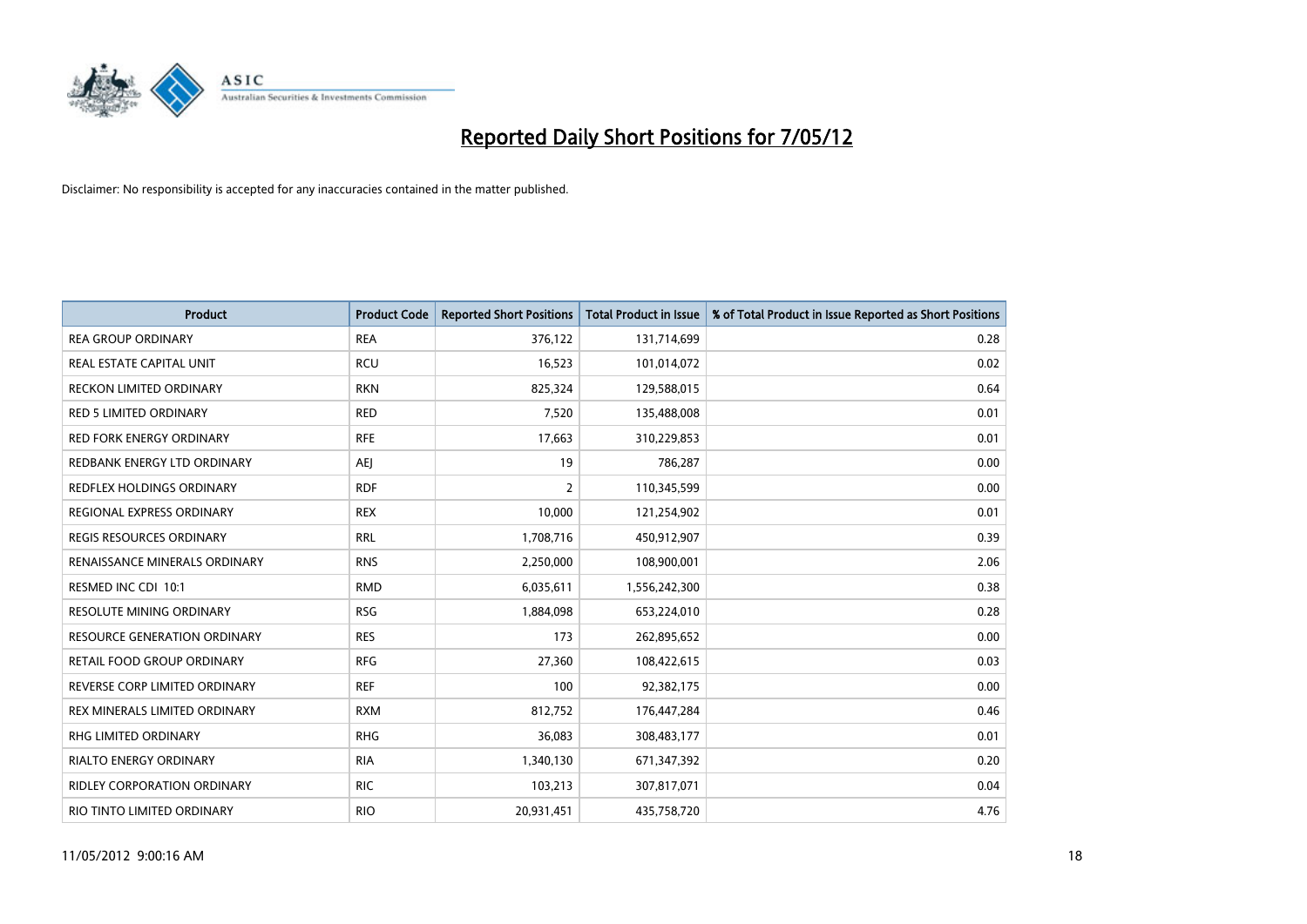

| <b>Product</b>                   | <b>Product Code</b> | <b>Reported Short Positions</b> | <b>Total Product in Issue</b> | % of Total Product in Issue Reported as Short Positions |
|----------------------------------|---------------------|---------------------------------|-------------------------------|---------------------------------------------------------|
| <b>ROBUST RESOURCES ORDINARY</b> | <b>ROL</b>          | 13,809                          | 87,544,097                    | 0.02                                                    |
| ROC OIL COMPANY ORDINARY         | <b>ROC</b>          | 2,337,750                       | 683,235,552                   | 0.35                                                    |
| <b>RURALCO HOLDINGS ORDINARY</b> | <b>RHL</b>          | 12,000                          | 55,019,284                    | 0.02                                                    |
| SAI GLOBAL LIMITED ORDINARY      | SAI                 | 3,419,723                       | 204,354,836                   | 1.68                                                    |
| SALMAT LIMITED ORDINARY          | <b>SLM</b>          | 2,016,079                       | 159,802,174                   | 1.26                                                    |
| SAMSON OIL & GAS LTD ORDINARY    | SSN                 | 2,747,210                       | 1,759,875,827                 | 0.15                                                    |
| SANDFIRE RESOURCES ORDINARY      | <b>SFR</b>          | 2,526,611                       | 151,158,635                   | 1.66                                                    |
| <b>SANTOS LTD ORDINARY</b>       | <b>STO</b>          | 4,529,241                       | 952,773,666                   | 0.45                                                    |
| SARACEN MINERAL ORDINARY         | <b>SAR</b>          | 1,409,009                       | 594,474,340                   | 0.24                                                    |
| SEDGMAN LIMITED ORDINARY         | <b>SDM</b>          | 35,043                          | 214,292,930                   | 0.01                                                    |
| SEEK LIMITED ORDINARY            | <b>SEK</b>          | 11,624,874                      | 337,101,307                   | 3.44                                                    |
| SENEX ENERGY LIMITED ORDINARY    | <b>SXY</b>          | 2,028,197                       | 923,847,416                   | 0.21                                                    |
| SERVCORP LIMITED ORDINARY        | SRV                 | 7,895                           | 98,440,807                    | 0.01                                                    |
| SERVICE STREAM ORDINARY          | SSM                 | 400                             | 283,418,867                   | 0.00                                                    |
| SEVEN GROUP HOLDINGS ORDINARY    | <b>SVW</b>          | 484,320                         | 307,410,281                   | 0.14                                                    |
| SEVEN WEST MEDIA LTD ORDINARY    | SWM                 | 13,333,726                      | 666,105,054                   | 2.02                                                    |
| SIGMA PHARMACEUTICAL ORDINARY    | <b>SIP</b>          | 5,827,382                       | 1,181,236,748                 | 0.51                                                    |
| SILEX SYSTEMS ORDINARY           | <b>SLX</b>          | 677,840                         | 170,143,997                   | 0.39                                                    |
| SILVER LAKE RESOURCE ORDINARY    | <b>SLR</b>          | 1,812,825                       | 220,264,064                   | 0.83                                                    |
| SIMS METAL MGMT LTD ORDINARY     | SGM                 | 8,504,654                       | 205,856,443                   | 4.13                                                    |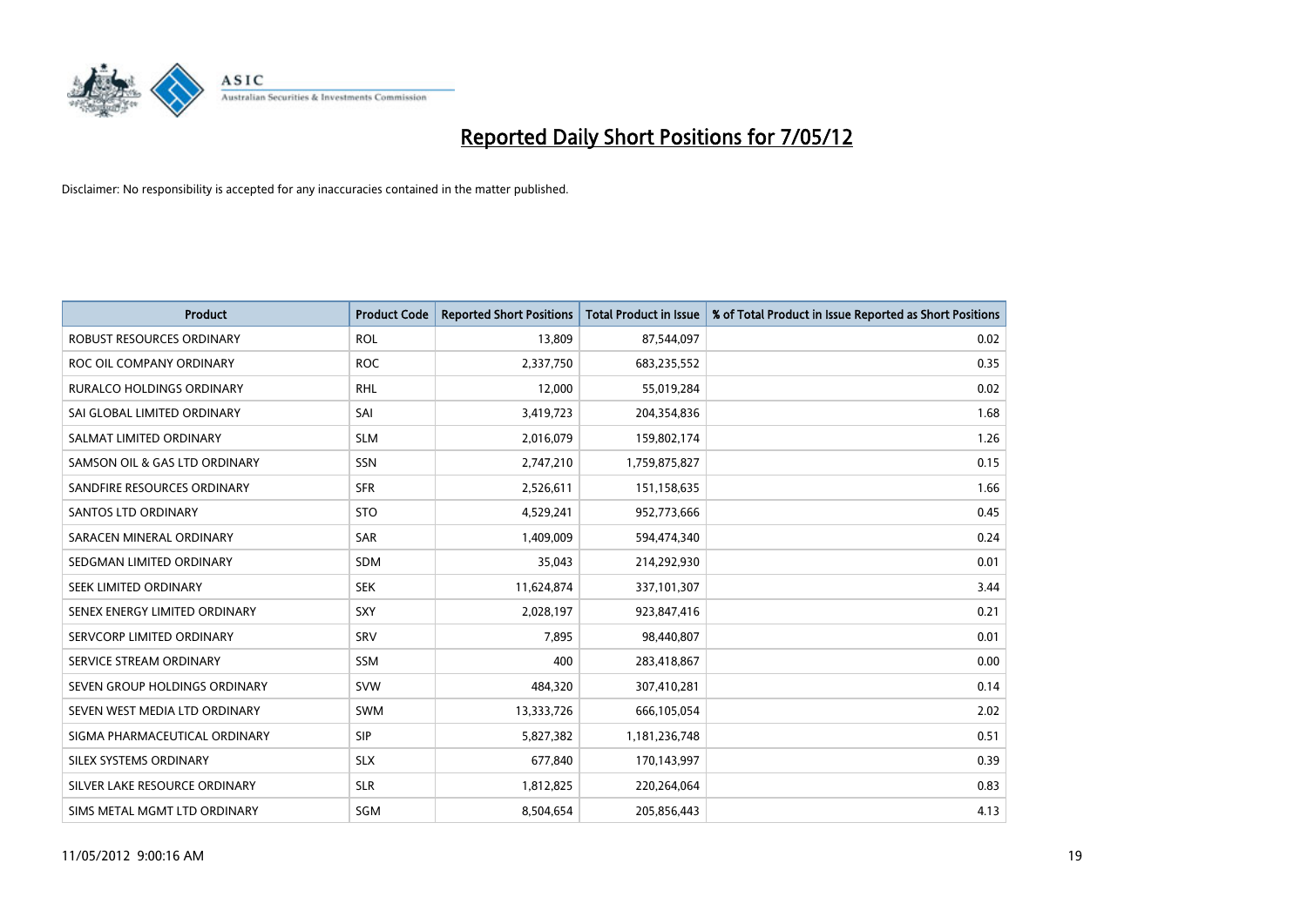

| <b>Product</b>                           | <b>Product Code</b> | <b>Reported Short Positions</b> | <b>Total Product in Issue</b> | % of Total Product in Issue Reported as Short Positions |
|------------------------------------------|---------------------|---------------------------------|-------------------------------|---------------------------------------------------------|
| SINGAPORE TELECOMM. CHESS DEPOSITARY INT | SGT                 | 6,464,125                       | 165,074,137                   | 3.91                                                    |
| SIRTEX MEDICAL ORDINARY                  | <b>SRX</b>          | 5,101                           | 55,768,136                    | 0.01                                                    |
| SKILLED GROUP LTD ORDINARY               | <b>SKE</b>          | 37,727                          | 233,487,276                   | 0.01                                                    |
| SKY CITY ENTERTAIN. ORDINARY             | <b>SKC</b>          | 715,101                         | 576,958,340                   | 0.12                                                    |
| <b>SLATER &amp; GORDON ORDINARY</b>      | SGH                 | 5,467                           | 168,413,231                   | 0.00                                                    |
| SMS MANAGEMENT, ORDINARY                 | <b>SMX</b>          | 606,155                         | 68,290,180                    | 0.89                                                    |
| SONIC HEALTHCARE ORDINARY                | <b>SHL</b>          | 6,215,668                       | 389,969,875                   | 1.60                                                    |
| SOUL PATTINSON (W.H) ORDINARY            | SOL                 | 12,101                          | 239,395,320                   | 0.01                                                    |
| SOUTH BOULDER MINES ORDINARY             | <b>STB</b>          | 100,279                         | 116,232,826                   | 0.09                                                    |
| SP AUSNET STAPLED SECURITIES             | <b>SPN</b>          | 615,941                         | 2,896,219,682                 | 0.00                                                    |
| SPARK INFRASTRUCTURE STAPLED NOTE & UNIT | SKI                 | 83,695,048                      | 1,326,734,264                 | 6.31                                                    |
| SPDR 200 FUND ETF UNITS                  | <b>STW</b>          | 1,100                           | 51,938,531                    | 0.00                                                    |
| SPECIALTY FASHION ORDINARY               | SFH                 | 2,099,171                       | 192,086,121                   | 1.09                                                    |
| SPOTLESS GROUP LTD ORDINARY              | <b>SPT</b>          | 458,763                         | 265,746,161                   | 0.17                                                    |
| ST BARBARA LIMITED ORDINARY              | <b>SBM</b>          | 9,573,534                       | 325,615,389                   | 2.94                                                    |
| STANMORE COAL LTD ORDINARY               | <b>SMR</b>          | 43,936                          | 160,180,221                   | 0.03                                                    |
| STARPHARMA HOLDINGS ORDINARY             | SPL                 | 1,587,946                       | 280,802,451                   | 0.57                                                    |
| STHN CROSS MEDIA ORDINARY                | <b>SXL</b>          | 3,724,578                       | 704,594,449                   | 0.53                                                    |
| STOCKLAND UNITS/ORD STAPLED              | <b>SGP</b>          | 15,343,803                      | 2,229,965,810                 | 0.67                                                    |
| STRAITS RES LTD. ORDINARY                | SRO                 | 118,782                         | 408,129,474                   | 0.03                                                    |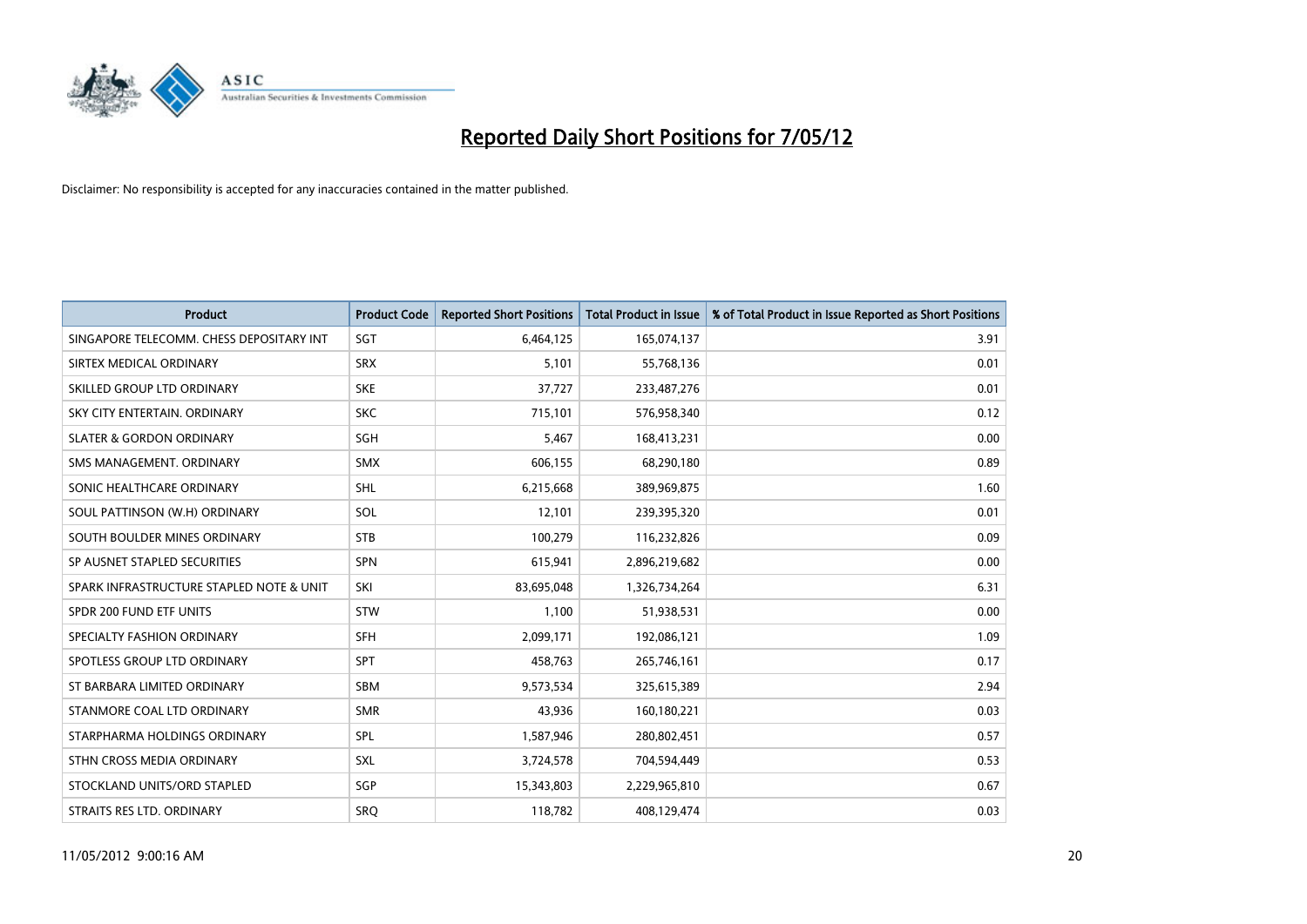

| <b>Product</b>                     | <b>Product Code</b> | <b>Reported Short Positions</b> | <b>Total Product in Issue</b> | % of Total Product in Issue Reported as Short Positions |
|------------------------------------|---------------------|---------------------------------|-------------------------------|---------------------------------------------------------|
| <b>STW COMMUNICATIONS ORDINARY</b> | SGN                 | 17,784                          | 362,798,351                   | 0.00                                                    |
| SUNCORP GROUP LTD ORDINARY         | <b>SUN</b>          | 11,700,544                      | 1,286,600,980                 | 0.88                                                    |
| SUNDANCE ENERGY ORDINARY           | <b>SEA</b>          | 458,595                         | 277,098,474                   | 0.17                                                    |
| SUNDANCE RESOURCES ORDINARY        | SDL                 | 7,329,370                       | 2,933,534,505                 | 0.25                                                    |
| SUNLAND GROUP LTD ORDINARY         | <b>SDG</b>          | 91,510                          | 201,578,526                   | 0.05                                                    |
| SUPER RET REP LTD ORDINARY         | SUL                 | 926,431                         | 196,152,971                   | 0.46                                                    |
| SYD AIRPORT STAPLED US PROHIBIT.   | <b>SYD</b>          | 7,680,022                       | 1,861,210,782                 | 0.40                                                    |
| TABCORP HOLDINGS LTD ORDINARY      | <b>TAH</b>          | 5,695,916                       | 730,113,969                   | 0.76                                                    |
| TANAMI GOLD NL ORDINARY            | <b>TAM</b>          | 195,825                         | 261,132,677                   | 0.08                                                    |
| TAP OIL LIMITED ORDINARY           | <b>TAP</b>          | 1,290,854                       | 241,295,311                   | 0.54                                                    |
| TASSAL GROUP LIMITED ORDINARY      | <b>TGR</b>          | 47,026                          | 146,304,404                   | 0.02                                                    |
| <b>TATTS GROUP LTD ORDINARY</b>    | <b>TTS</b>          | 9,064,950                       | 1,362,919,733                 | 0.66                                                    |
| <b>TECHNOLOGY ONE ORDINARY</b>     | <b>TNE</b>          | 10,484                          | 304,910,455                   | 0.00                                                    |
| TELECOM CORPORATION ORDINARY       | <b>TEL</b>          | 14,695,534                      | 1,930,043,981                 | 0.76                                                    |
| TELSTRA CORPORATION, ORDINARY      | <b>TLS</b>          | 48,775,635                      | 12,443,074,357                | 0.38                                                    |
| TEN NETWORK HOLDINGS ORDINARY      | <b>TEN</b>          | 62,826,318                      | 1,045,236,720                 | 6.02                                                    |
| TERANGA GOLD CORP CDI 1:1          | <b>TGZ</b>          | 140,255                         | 156,191,477                   | 0.07                                                    |
| TEXON PETROLEUM LTD ORDINARY       | <b>TXN</b>          | 31,626                          | 245,039,848                   | 0.01                                                    |
| TFS CORPORATION LTD ORDINARY       | <b>TFC</b>          | 207,942                         | 279,621,829                   | 0.07                                                    |
| THAKRAL HOLDINGS GRP ORDINARY/UNIT | <b>THG</b>          | 164                             | 585,365,014                   | 0.00                                                    |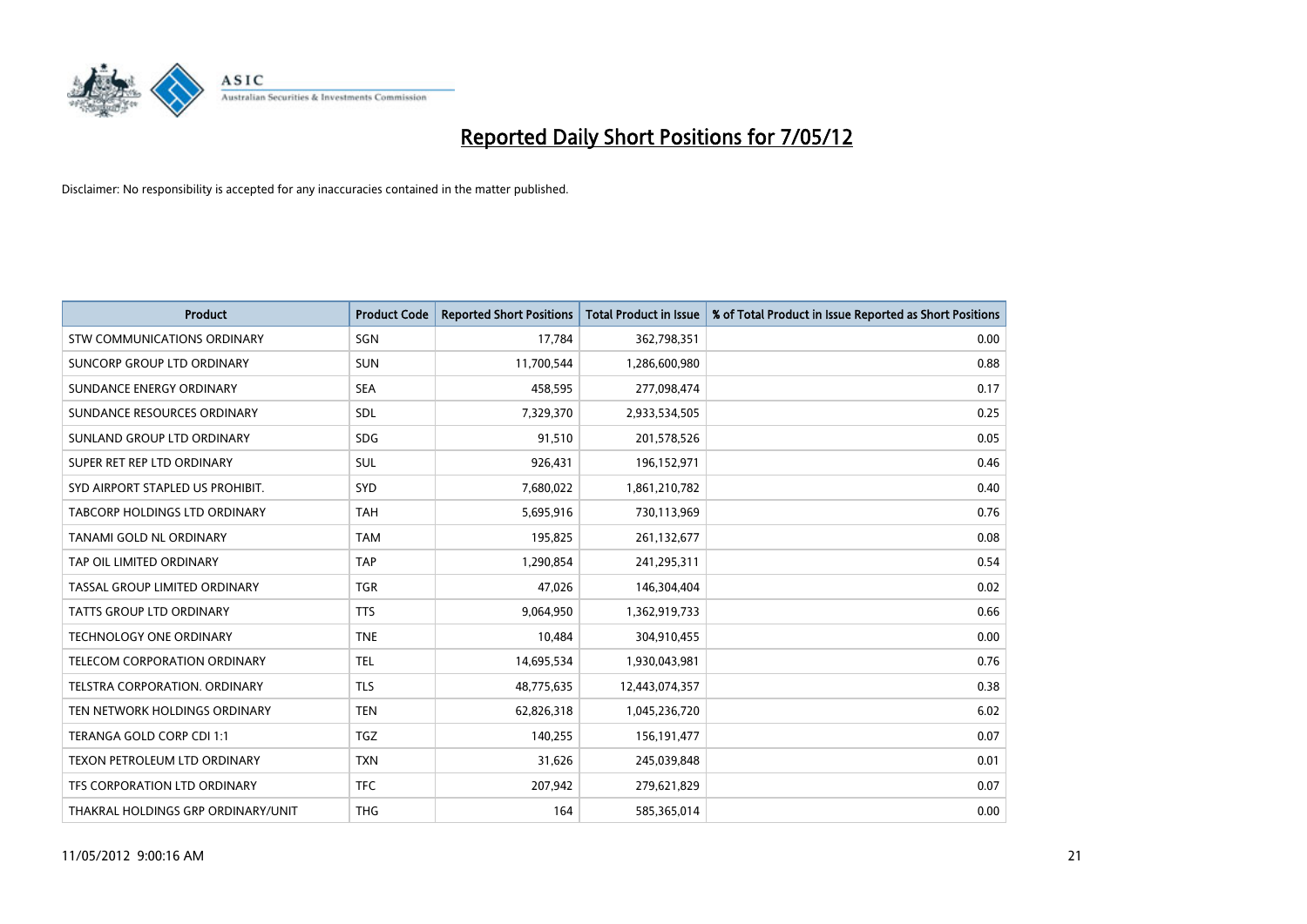

| <b>Product</b>                       | <b>Product Code</b> | <b>Reported Short Positions</b> | <b>Total Product in Issue</b> | % of Total Product in Issue Reported as Short Positions |
|--------------------------------------|---------------------|---------------------------------|-------------------------------|---------------------------------------------------------|
| THE REJECT SHOP ORDINARY             | <b>TRS</b>          | 1,578,340                       | 26,071,170                    | 6.07                                                    |
| THINKSMART LIMITED ORDINARY          | <b>TSM</b>          | 175,000                         | 156,005,431                   | 0.11                                                    |
| THORN GROUP LIMITED ORDINARY         | <b>TGA</b>          | 225,248                         | 146,374,703                   | 0.16                                                    |
| <b>TIGER RESOURCES ORDINARY</b>      | <b>TGS</b>          | 2,362,623                       | 673,470,269                   | 0.34                                                    |
| <b>TISHMAN SPEYER UNITS</b>          | <b>TSO</b>          | 40,786                          | 338,440,904                   | 0.01                                                    |
| TOLL HOLDINGS LTD ORDINARY           | <b>TOL</b>          | 23,999,620                      | 717,133,875                   | 3.31                                                    |
| TOX FREE SOLUTIONS ORDINARY          | <b>TOX</b>          | 11,461                          | 114,838,108                   | 0.01                                                    |
| TPG TELECOM LIMITED ORDINARY         | <b>TPM</b>          | 2,561,801                       | 793,808,141                   | 0.33                                                    |
| <b>TRADE ME GROUP ORDINARY</b>       | <b>TME</b>          | 181,165                         | 395,745,510                   | 0.05                                                    |
| <b>TRANSFIELD SERVICES ORDINARY</b>  | <b>TSE</b>          | 4,143,190                       | 531,933,468                   | 0.79                                                    |
| TRANSPACIFIC INDUST. ORDINARY        | <b>TPI</b>          | 4,568,097                       | 1,578,209,025                 | 0.28                                                    |
| TRANSURBAN GROUP TRIPLE STAPLED SEC. | TCL                 | 5,910,719                       | 1,458,321,112                 | 0.41                                                    |
| TREASURY WINE ESTATE ORDINARY        | <b>TWE</b>          | 15,884,942                      | 647,227,144                   | 2.44                                                    |
| TROY RESOURCES LTD ORDINARY          | <b>TRY</b>          | 624,616                         | 89,296,649                    | 0.69                                                    |
| UGL LIMITED ORDINARY                 | UGL                 | 5,297,186                       | 166,315,038                   | 3.19                                                    |
| UNILIFE CORPORATION CDI 6:1          | <b>UNS</b>          | 211,168                         | 262,492,566                   | 0.08                                                    |
| UXC LIMITED ORDINARY                 | <b>UXC</b>          | 15,109                          | 305,034,291                   | 0.00                                                    |
| <b>VENTURE MINERALS ORDINARY</b>     | <b>VMS</b>          | 29,439                          | 232,468,592                   | 0.01                                                    |
| VIRGIN AUS HLDG LTD ORDINARY         | <b>VAH</b>          | 3,846,633                       | 2,210,197,600                 | 0.17                                                    |
| WAH NAM INT HLDG LTD ORDINARY        | <b>WNI</b>          | 99,684                          | 6,574,826,673                 | 0.00                                                    |